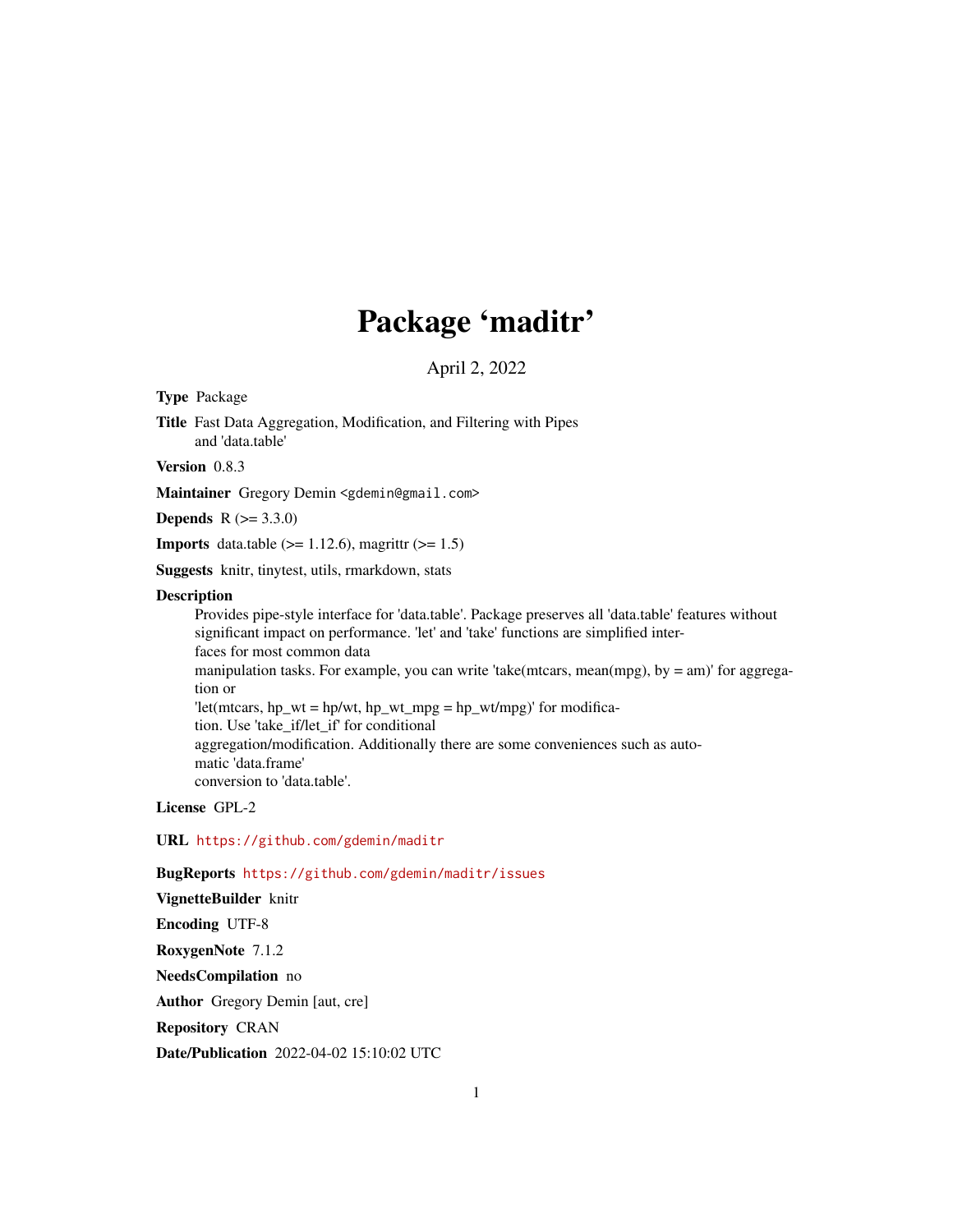# <span id="page-1-0"></span>R topics documented:

| Index | 39 |
|-------|----|
|       |    |
|       |    |
|       |    |
|       |    |
|       |    |
|       |    |
|       |    |
|       |    |
|       |    |
|       |    |
|       |    |
|       |    |
|       |    |

coalesce *Return first non-missing element*

# Description

It is an alias for data.table fcoalesce. For details see [fcoalesce](#page-0-0)

# Usage

coalesce(...)

# Arguments

... vectors

# Value

A vector the same length as the first ... argument with NA values replaced by the first non-missing value.

```
# examples from dplyr
x = sample(c(1:5, NA, NA, NA))coalesce(x, 0L)
y = c(1, 2, NA, NA, 5)z = c(NA, NA, 3, 4, 5)coalesce(y, z)
```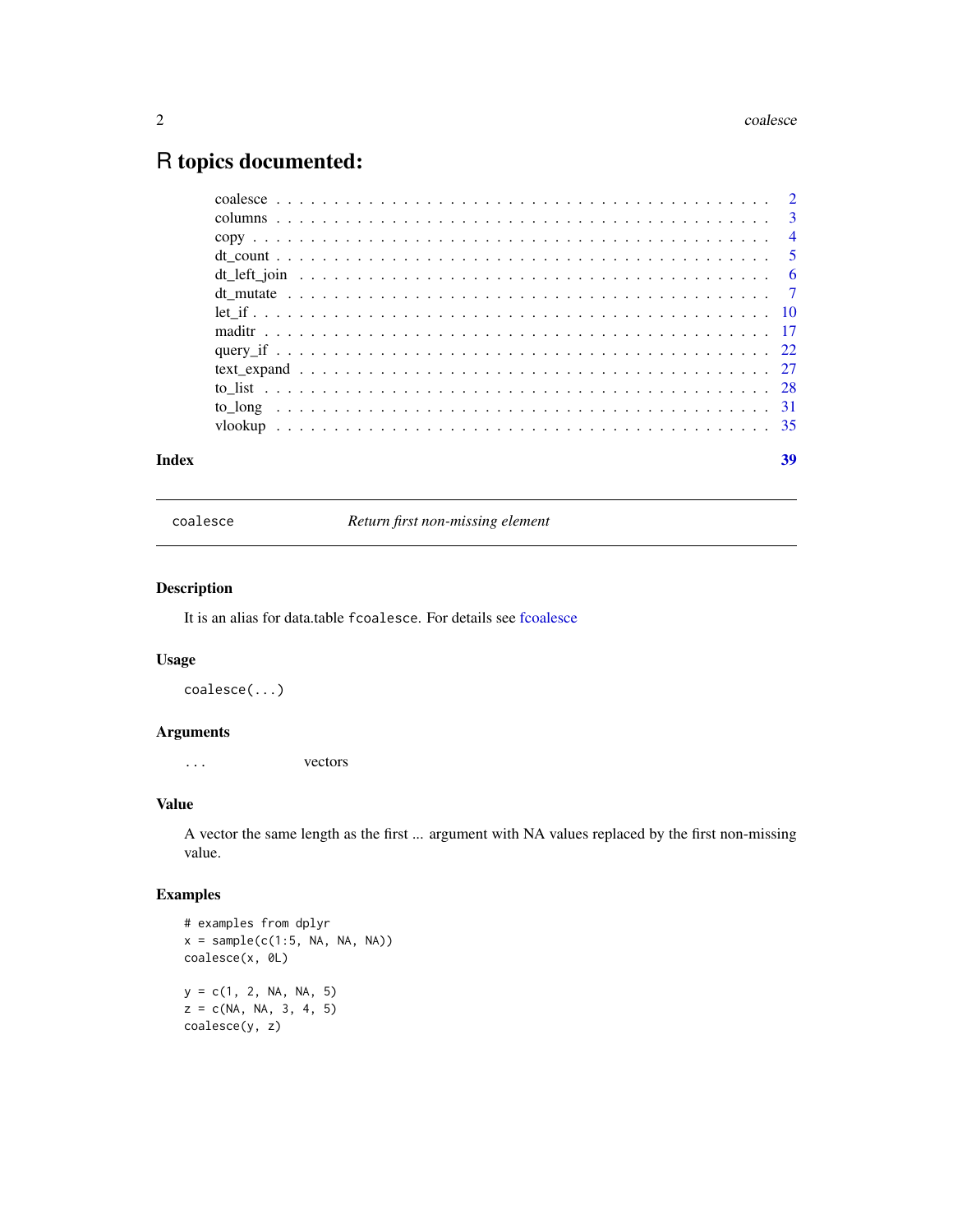<span id="page-2-0"></span>

# <span id="page-2-1"></span>Description

- columns: select columns from dataset. There are four ways of column selection:
- 1. Simply by column names
- 2. By variable ranges, e. g. vs:carb. Alternatively, you can use '%to%' instead of colon: 'vs  $\%$  to  $\%$  carb'.
- 3. With regular expressions. Characters which start with '^' or end with '\$' considered as Perlstyle regular expression patterns. For example, '^Petal' returns all variables started with 'Petal'. 'Width\$' returns all variables which end with 'Width'. Pattern '^.' matches all variables and pattern '^.\*my\_str' is equivalent to contains "my\_str"'.
- 4. By character variables with interpolated parts. Expression in the curly brackets inside characters will be evaluated in the parent frame with [text\\_expand.](#page-26-1) For example, a{1:3} will be transformed to the names 'a1', 'a2', 'a3'. 'cols' is just a shortcut for 'columns'. See examples.
- rows: select rows from dataset by logical conditions.

# Usage

```
columns(data, ...)
cols(data, ...)
rows(data, ...)
```
#### Arguments

| data                    | data.table/data.frame                                                                                                   |
|-------------------------|-------------------------------------------------------------------------------------------------------------------------|
| $\cdot$ $\cdot$ $\cdot$ | unquoted or quoted column names, regex selectors or variable ranges for 'columns'<br>and logical conditions for 'rows'. |

# Value

data.frame/data.table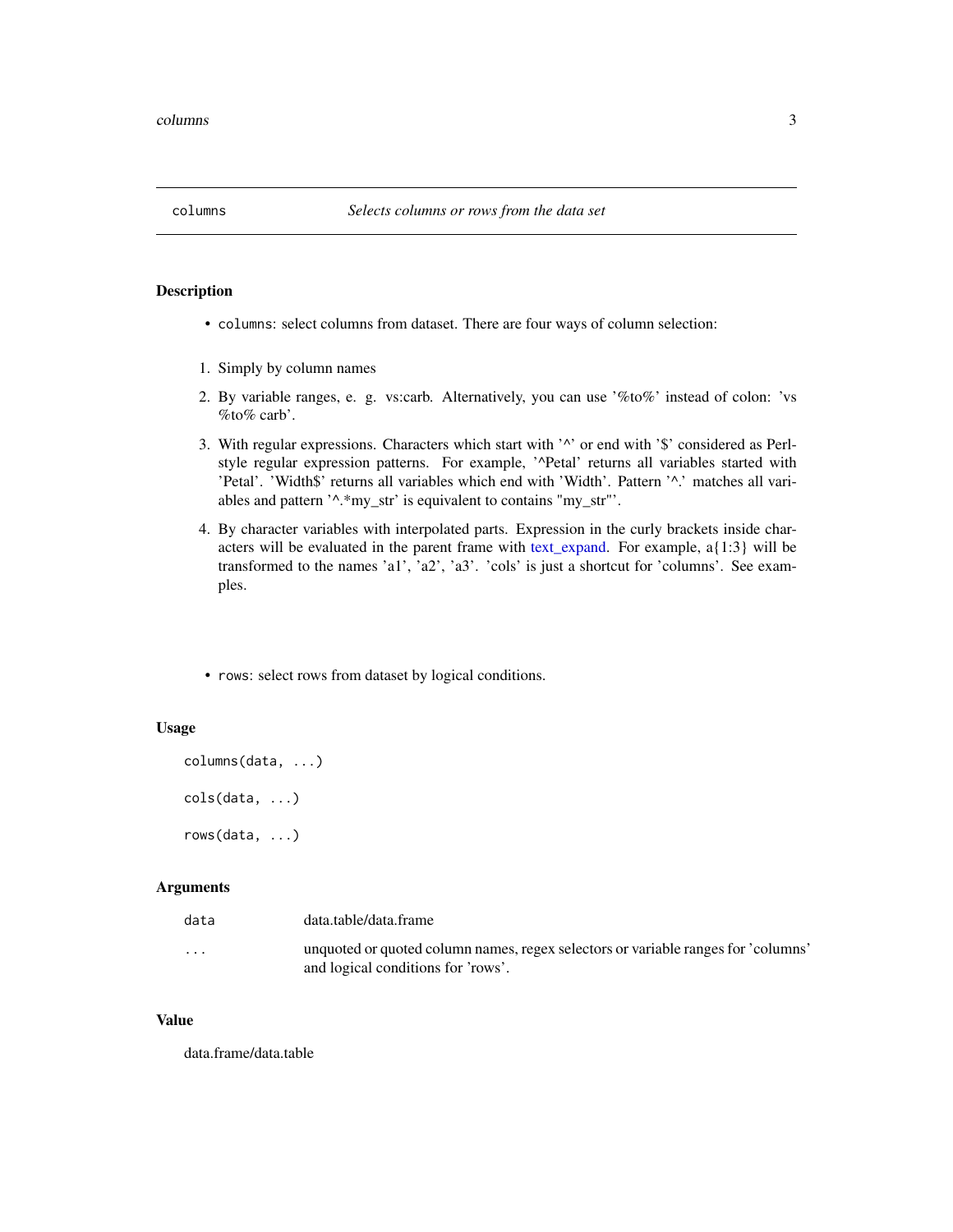# Examples

```
## columns
mtcars %>%
   columns(vs:carb, cyl)
mtcars %>%
   columns(-am, -cyl)
# regular expression pattern
columns(iris, "^Petal") %>% head() # variables which start from 'Petal'
columns(iris, "Width$") %>% head() # variables which end with 'Width'
# move Species variable to the front.
# pattern "^." matches all variables
columns(iris, Species, "^.") %>% head()
# pattern "^.*i" means "contains 'i'"
columns(iris, "^.*i") %>% head()
# numeric indexing - all variables except Species
columns(iris, 1:4) %>% head()
# variable expansion
dims = c("Width", "Length")
columns(iris, "Petal.{dims}") %>% head()
# rows
mtcars %>%
   rows(am==0) %>%
   head()
# select rows with compound condition
mtcars %>%
    rows(am==0 & mpg>mean(mpg))
```
copy *Copy an entire object*

#### Description

Mainly intended to copy data.table objects because by default they are modified by reference. See example.

#### Usage

copy(x)

#### Arguments

x object

4 copy

<span id="page-3-0"></span>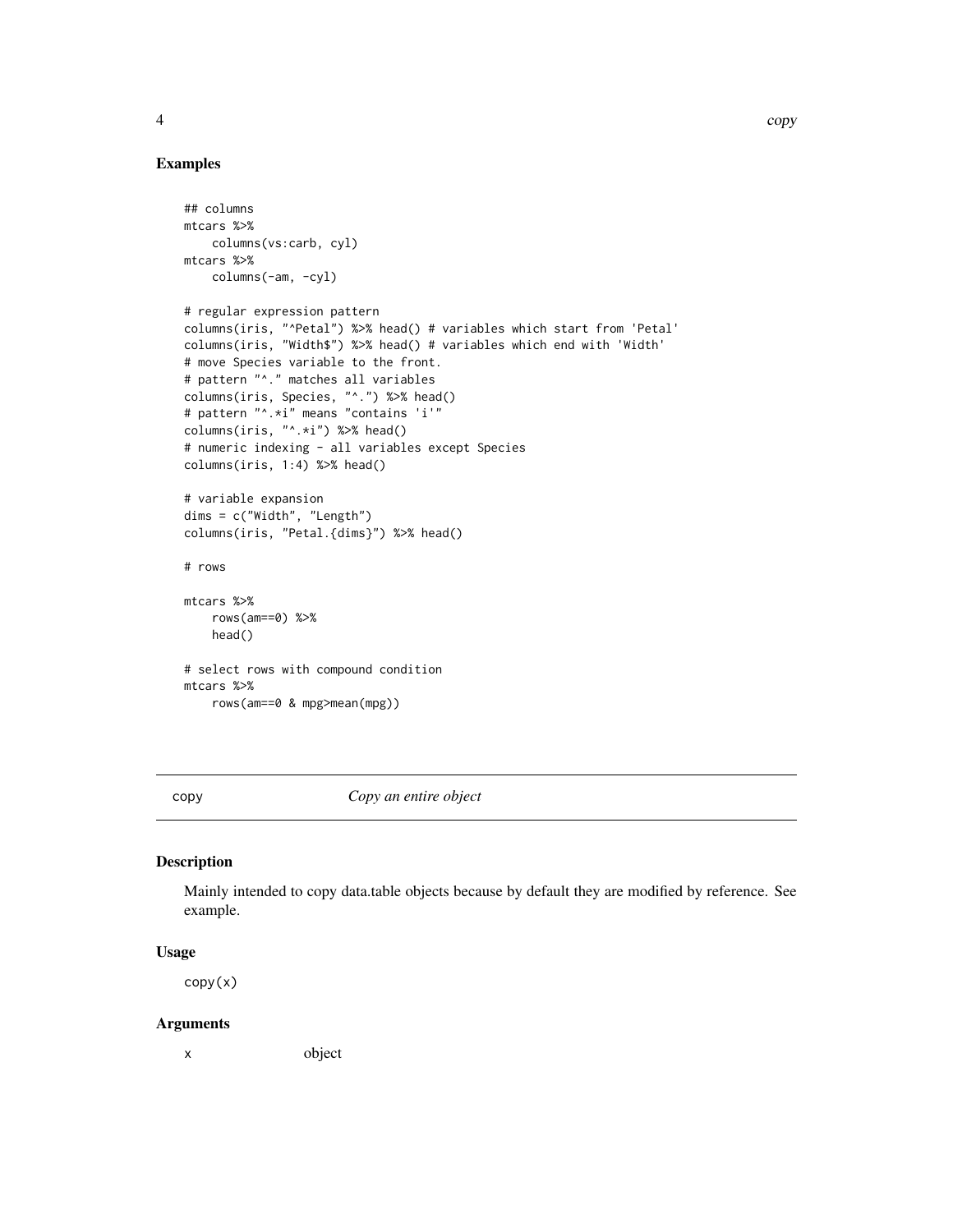#### <span id="page-4-0"></span>dt\_count 5

# Value

copy of the object 'x'

# Examples

```
data(mtcars)
dt_mtcars = as.data.table(mtcars)
dt_mtcars2 = dt_mtcars
dt_mtcars3 = copy(dt_mtcars)
let(dt_mtcars, new = 1)
head(dt_mtcars2) # we see 'new' column
head(dt_mtcars3) # no 'new' column
```
# dt\_count *Additional useful functions*

#### Description

- dt\_count calculates number of cases by groups, possibly weighted. dt\_add\_count adds number of cases to existing dataset.
- dt\_top\_n returns top n rows from each group.

#### Usage

```
dt_count(data, ..., weight = NULL, sort = FALSE, name = "n")
dt_add_count(data, ..., weight = NULL, sort = FALSE, name = "n")
dt_top_n(data, n, by, order_by = NULL)
```

| data     | data.table/data.frame data.frame will be automatically converted to data.table.                                           |
|----------|---------------------------------------------------------------------------------------------------------------------------|
| $\cdots$ | variables to group by.                                                                                                    |
| weight   | optional. Unquoted variable name. If provided result will be the sum of this<br>variable by groups.                       |
| sort     | logical. If TRUE result will be sorted in desending order by resulting variable.                                          |
| name     | character. Name of resulting variable.                                                                                    |
| n        | numeric. number of top cases. If n is negative then bottom values will be re-<br>turned.                                  |
| by       | list or vector of grouping variables                                                                                      |
| order_by | unquoted variable name by which result will be sorted. If not specified, defaults<br>to the last variable in the dataset. |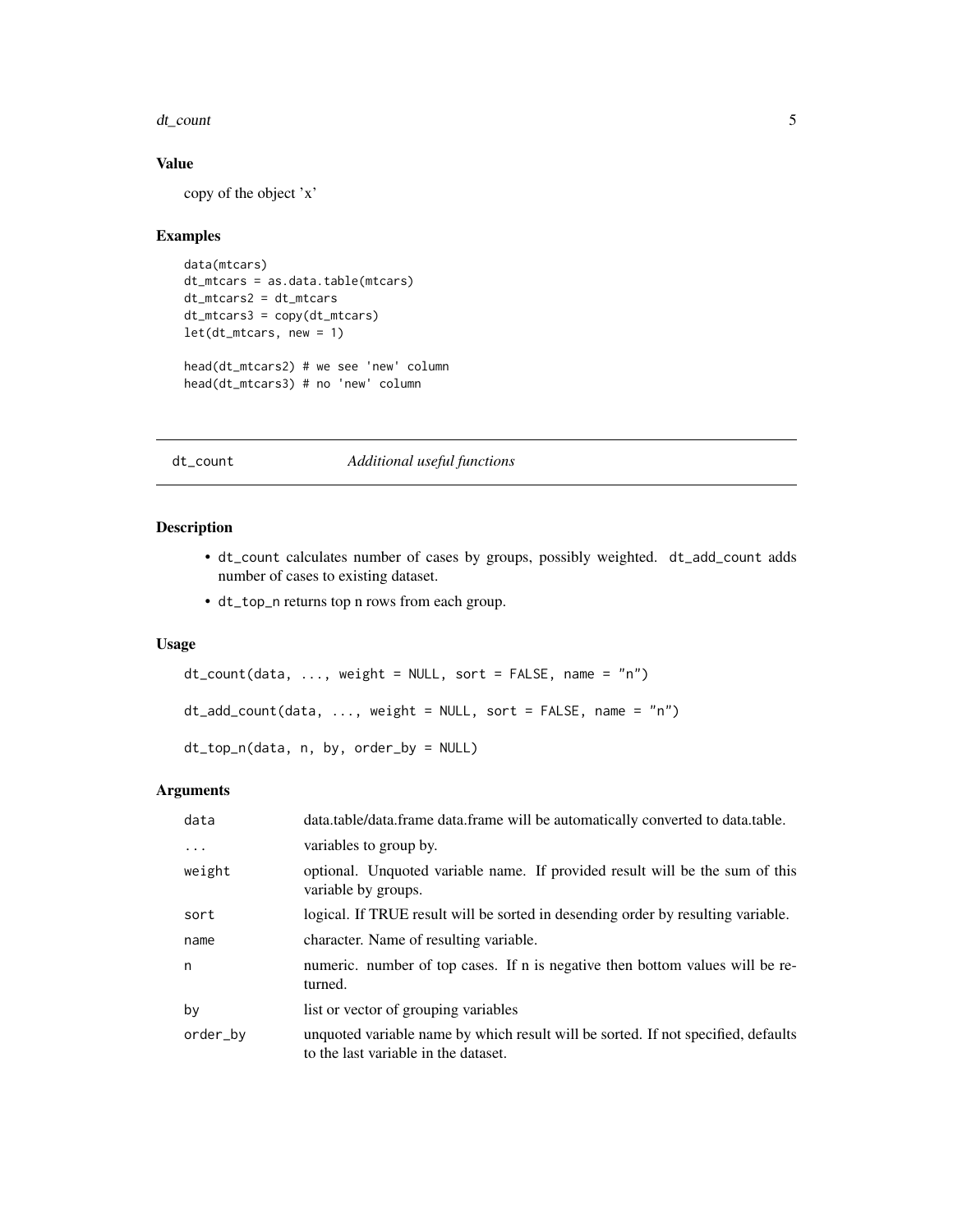#### Value

data.table

# Examples

```
data(mtcars)
# dt_count
dt_count(mtcars, am, vs)
dt_add_count(mtcars, am, vs, name = "am_vs")[] # [] for autoprinting
# dt_top_n
dt_top_n(mtcars, 2, by = list(am, vs))
dt_top_n(mtcars, 2, order_by = mpg, by = list(am, vs))
```
dt\_left\_join *Join two data.frames by common columns.*

# Description

Do different versions of SQL join operations. See examples.

# Usage

```
dt_left_join(x, y, by = NULL, suffix = c("x", "y"))
dt\_right\_join(x, y, by = NULL, suffix = c("x", "y"))dt_inner_join(x, y, by = NULL, suffix = c("x", "y"))
dt_full_join(x, y, by = NULL, suffix = c("x", "y"))
dt_semi_join(x, y, by = NULL)
dt_-anti_join(x, y, by = NULL)
```

| $\mathsf{x}$ | data.frame or data.table                                                                                                                                                                                                                                                                                                                                                                                                                                       |
|--------------|----------------------------------------------------------------------------------------------------------------------------------------------------------------------------------------------------------------------------------------------------------------------------------------------------------------------------------------------------------------------------------------------------------------------------------------------------------------|
| У            | data.frame or data.table                                                                                                                                                                                                                                                                                                                                                                                                                                       |
| by           | a character vector of variables to join by. If NULL, the default, *_join() will do<br>a natural join, using all variables with common names across the two tables. A<br>message lists the variables so that you can check they're right (to suppress the<br>message, simply explicitly list the variables that you want to join). To join by<br>different variables on x and y use a named vector. For example, by = $c$ ("a" =<br>"b") will match x.a to y.b. |
| suffix       | If there are non-joined duplicate variables in x and y, these suffixes will be added<br>to the output to disambiguate them. Should be a character vector of length 2.                                                                                                                                                                                                                                                                                          |

<span id="page-5-0"></span>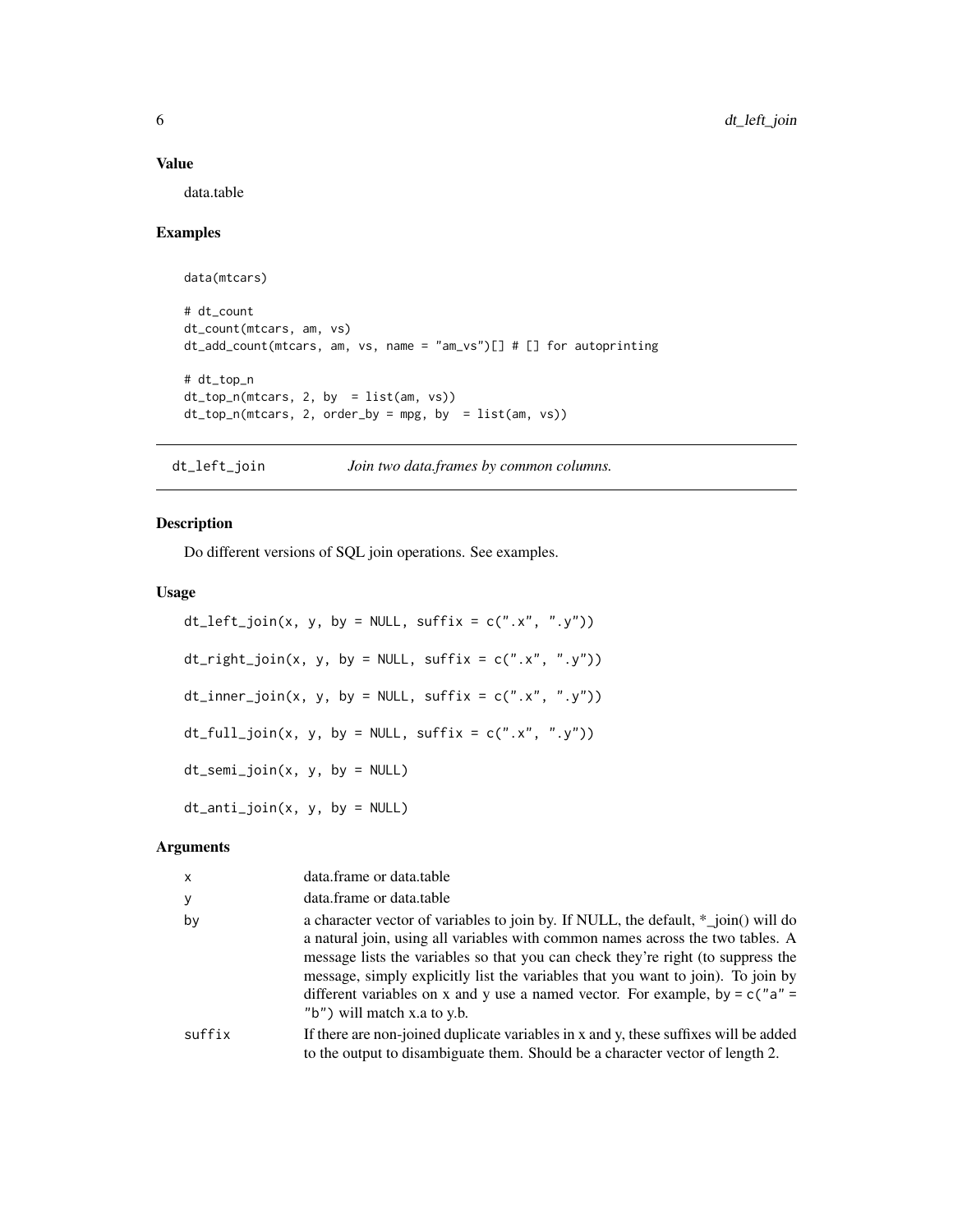#### <span id="page-6-0"></span>dt\_mutate 7

#### Value

data.table

#### Examples

```
workers = fread("
   name company
   Nick Acme
    John Ajax
    Daniela Ajax
")
positions = fread("
   name position
    John designer
   Daniela engineer
    Cathie manager
")
workers %>% dt_inner_join(positions)
workers %>% dt_left_join(positions)
workers %>% dt_right_join(positions)
workers %>% dt_full_join(positions)
# filtering joins
workers %>% dt_anti_join(positions)
workers %>% dt_semi_join(positions)
# To suppress the message, supply 'by' argument
workers %>% dt_left_join(positions, by = "name")
# Use a named 'by' if the join variables have different names
positions2 = setNames(positions, c("worker", "position")) # rename first column in 'positions'
workers %>% dt_inner_join(positions2, by = c("name" = "worker"))
```
dt\_mutate *'dplyr'-like interface for data.table.*

#### **Description**

Subset of 'dplyr' verbs to work with data.table. Note that there is no group\_by verb - use by or keyby argument when needed.

- dt\_mutate adds new variables or modify existing variables. If data is data.table then it modifies in-place.
- dt\_summarize computes summary statistics. Splits the data into subsets, computes summary statistics for each, and returns the result in the "data.table" form.
- dt\_summarize\_all is the same as dt\_summarize but work over all non-grouping variables.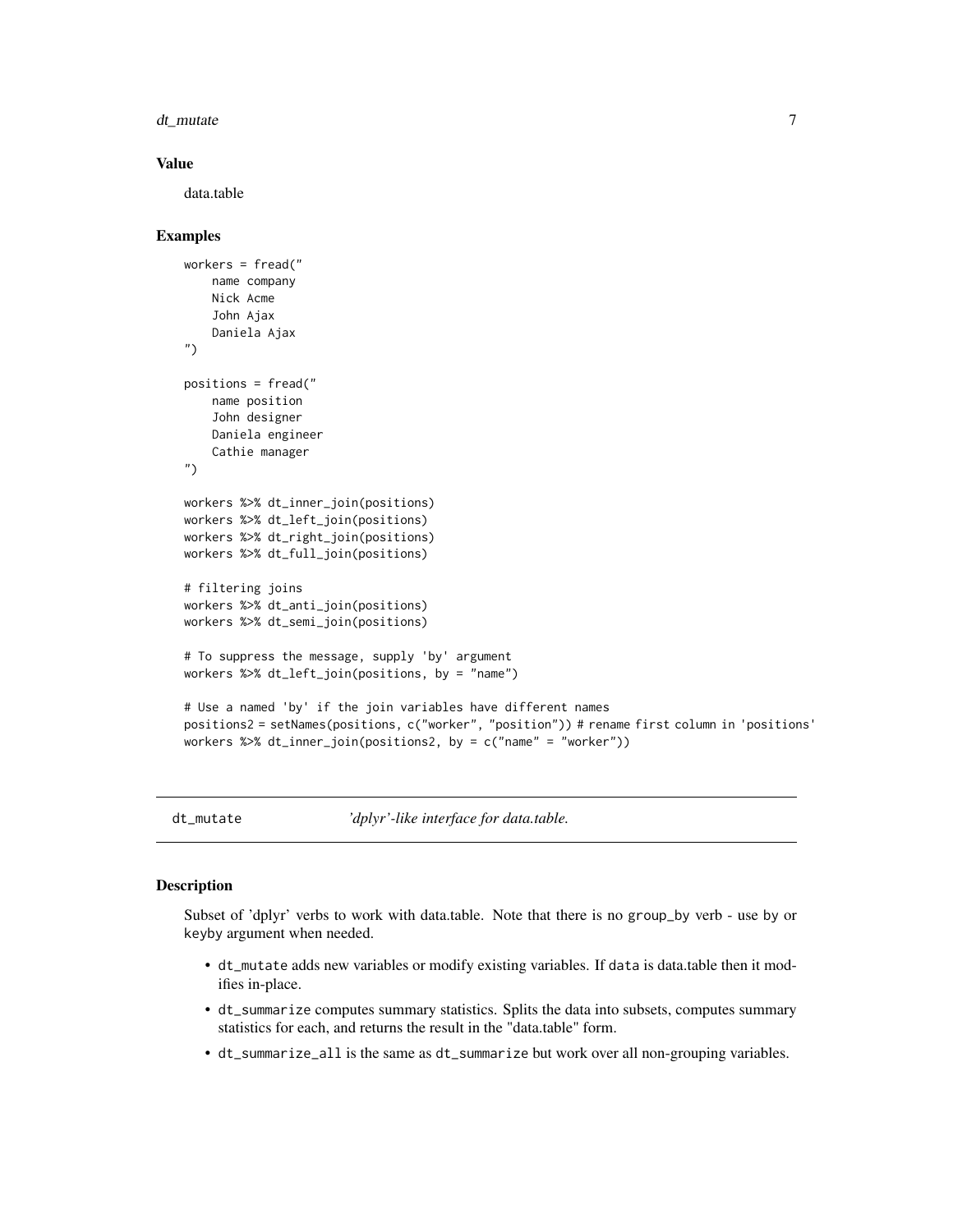- <span id="page-7-0"></span>• dt\_filter selects rows/cases where conditions are true. Rows where the condition evaluates to NA are dropped.
- dt\_select selects column/variables from the data set. Range of variables are supported, e. g. vs:carb. Characters which start with '^' or end with '\$' considered as Perl-style regular expression patterns. For example, '^Petal' returns all variables started with 'Petal'. 'Width\$' returns all variables which end with 'Width'. Pattern '^.' matches all variables and pattern '^.\*my\_str' is equivalent to contains "my\_str". See examples.
- dt\_arrange sorts dataset by variable(-s). Use '-' to sort in descending order. If data is data.table then it modifies in-place.

#### Usage

```
dt_mutate(data, ..., by)
dt_summarize(data, ..., by, keyby, fun = NULL)
dt_summarize_all(data, fun, by, keyby)
dt_summarise(data, ..., by, keyby, fun = NULL)
dt_summarise_all(data, fun, by, keyby)
dt_select(data, ...)
dt_filter(data, ...)
dt_arrange(data, ..., na.last = FALSE)
```
# Arguments

| data    | data.table/data.frame data.frame will be automatically converted to data.table.<br>dt_mutate modify data.table object in-place.                                                                                                                                                                                           |
|---------|---------------------------------------------------------------------------------------------------------------------------------------------------------------------------------------------------------------------------------------------------------------------------------------------------------------------------|
| .       | List of variables or name-value pairs of summary/modifications functions. The<br>name will be the name of the variable in the result. In the mutate function<br>we can use $a = b$ or $a := b$ notation. Advantages of $a := a$ multiassignment<br>$(c("a", "b") := list(1, 2))$ and parametric assignment $((a) := 2)$ . |
| by      | unquoted name of grouping variable of list of unquoted names of grouping vari-<br>ables. For details see data.table                                                                                                                                                                                                       |
| keyby   | Same as by, but with an additional setkey () run on the by columns of the result,<br>for convenience. It is common practice to use 'keyby=' routinely when you wish<br>the result to be sorted. For details see data, table.                                                                                              |
| fun     | function which will be applied to all variables in dt_summarize and dt_summarize_all.                                                                                                                                                                                                                                     |
| na.last | logical. FALSE by default. If TRUE, missing values in the data are put last; if<br>FALSE, they are put first.                                                                                                                                                                                                             |

#### Value

data.table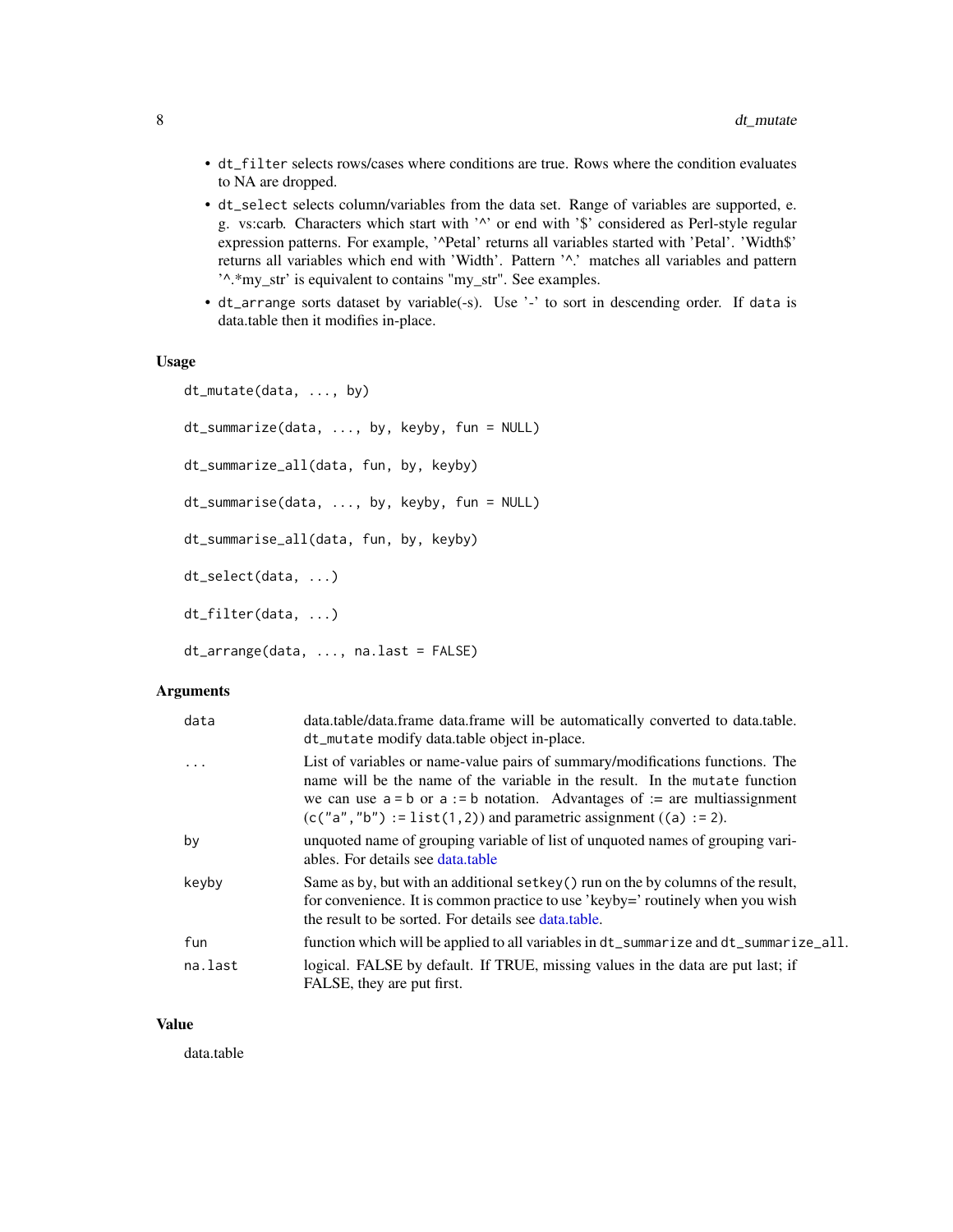#### dt\_mutate 9

```
# examples from 'dplyr'
# newly created variables are available immediately
mtcars %>%
   dt_mutate(
       cyl2 = cyl * 2,cyl4 = cyl2 * 2) %>%
    head()
# you can also use dt_mutate() to remove variables and
# modify existing variables
mtcars %>%
    dt_mutate(
       mpg = NULL,disp = disp * 0.0163871 # convert to litres
   ) %>%
   head()
# window functions are useful for grouped mutates
mtcars %>%
   dt_mutate(
        rank = rank(\text{-mpg}, \text{ties.method} = "min"),keyby = cy1) %>%
    print()
# You can drop variables by setting them to NULL
mtcars %>% dt_mutate(cyl = NULL) %>% head()
# A summary applied without by returns a single row
mtcars %>%
    dt_summarise(mean = mean(disp), n = .N)
# Usually, you'll want to group first
mtcars %>%
   dt_summarise(mean = mean(disp), n = .N, by = cyl)
# Multiple 'by' - variables
mtcars %>%
    dt\_summise(cyl_n = .N, by = list(cyl, vs))# Newly created summaries immediately
# doesn't overwrite existing variables
mtcars %>%
    dt_summarise(disp = mean(disp),
                  sd = sd(disp),by = cy1)
```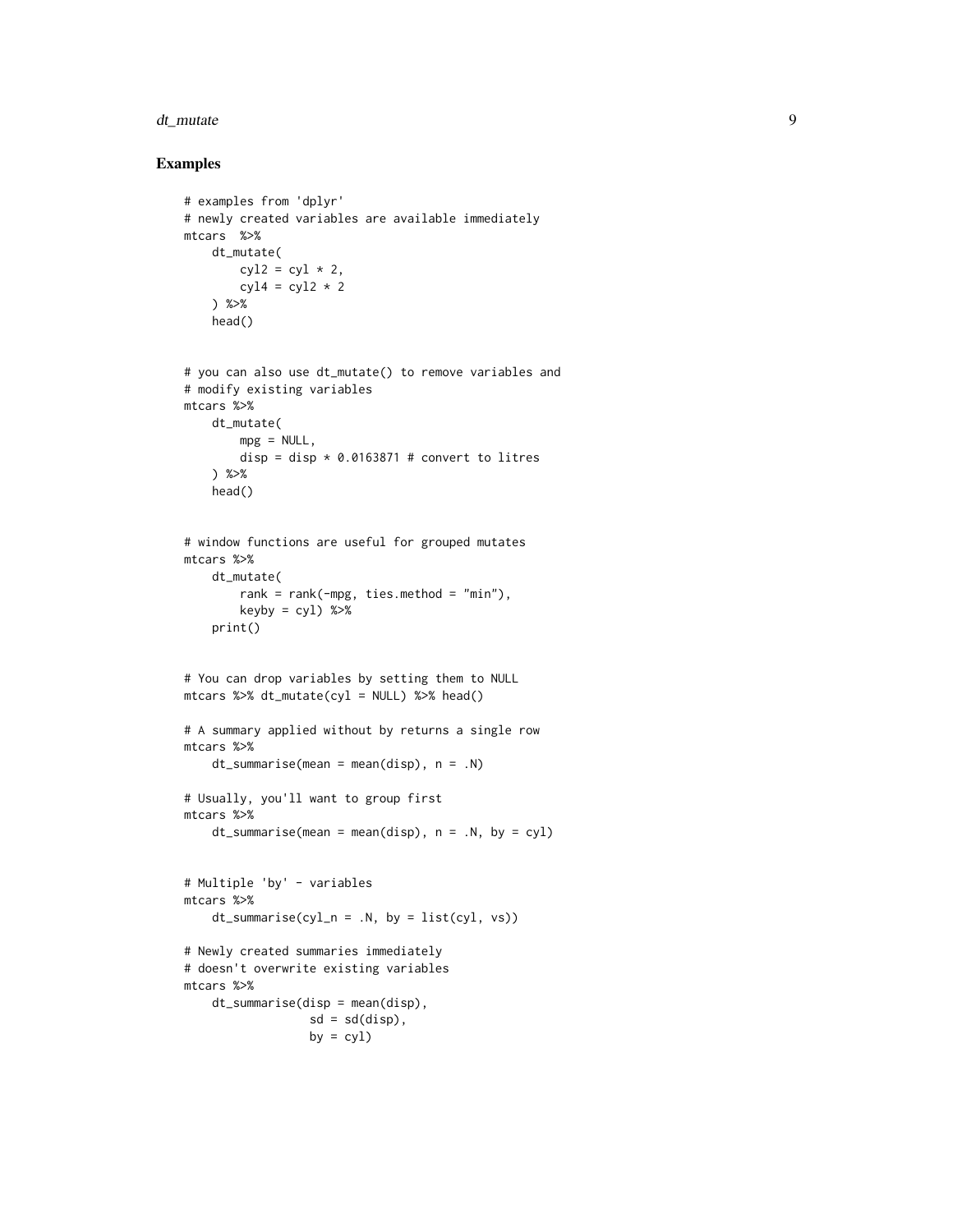```
# You can group by expressions:
mtcars %>%
    dt_summarise_all(mean, by = list(vsam = vs + am))
# filter by condition
mtcars %>%
   dt_filter(am==0)
# filter by compound condition
mtcars %>%
    dt_filter(am==0, mpg>mean(mpg))
# select
mtcars %>% dt_select(vs:carb, cyl)
mtcars %>% dt_select(-am, -cyl)
# regular expression pattern
dt_select(iris, "^Petal") # variables which start from 'Petal'
dt_select(iris, "Width$") # variables which end with 'Width'
# move Species variable to the front.
# pattern "^." matches all variables
dt_select(iris, Species, "^.")
# pattern "^.*i" means "contains 'i'"
dt_select(iris, "^.*i")
dt_select(iris, 1:4) # numeric indexing - all variables except Species
# sorting
dt_arrange(mtcars, cyl, disp)
dt_arrange(mtcars, -disp)
```
let\_if *Modify, aggregate, select or filter data.frame/data.table*

# **Description**

- let adds new variables or modify existing variables. 'let\_if' make the same thing on the subset of rows.
- take/take\_if aggregate data or aggregate subset of the data.
- let\_all applies expressions to all variables in the dataset. It is also possible to modify the subset of the variables.
- take\_all aggregates all variables in the dataset. It is also possible to aggregate the subset of the variables.

All functions return data.table. Expression in the 'take\_all' and 'let\_all' can use predefined variables: '.x' is a value of current variable , '.name' is a name of the variable and '.index' is sequential number of the variable. '.value' is is an alias to '.x'.

<span id="page-9-0"></span>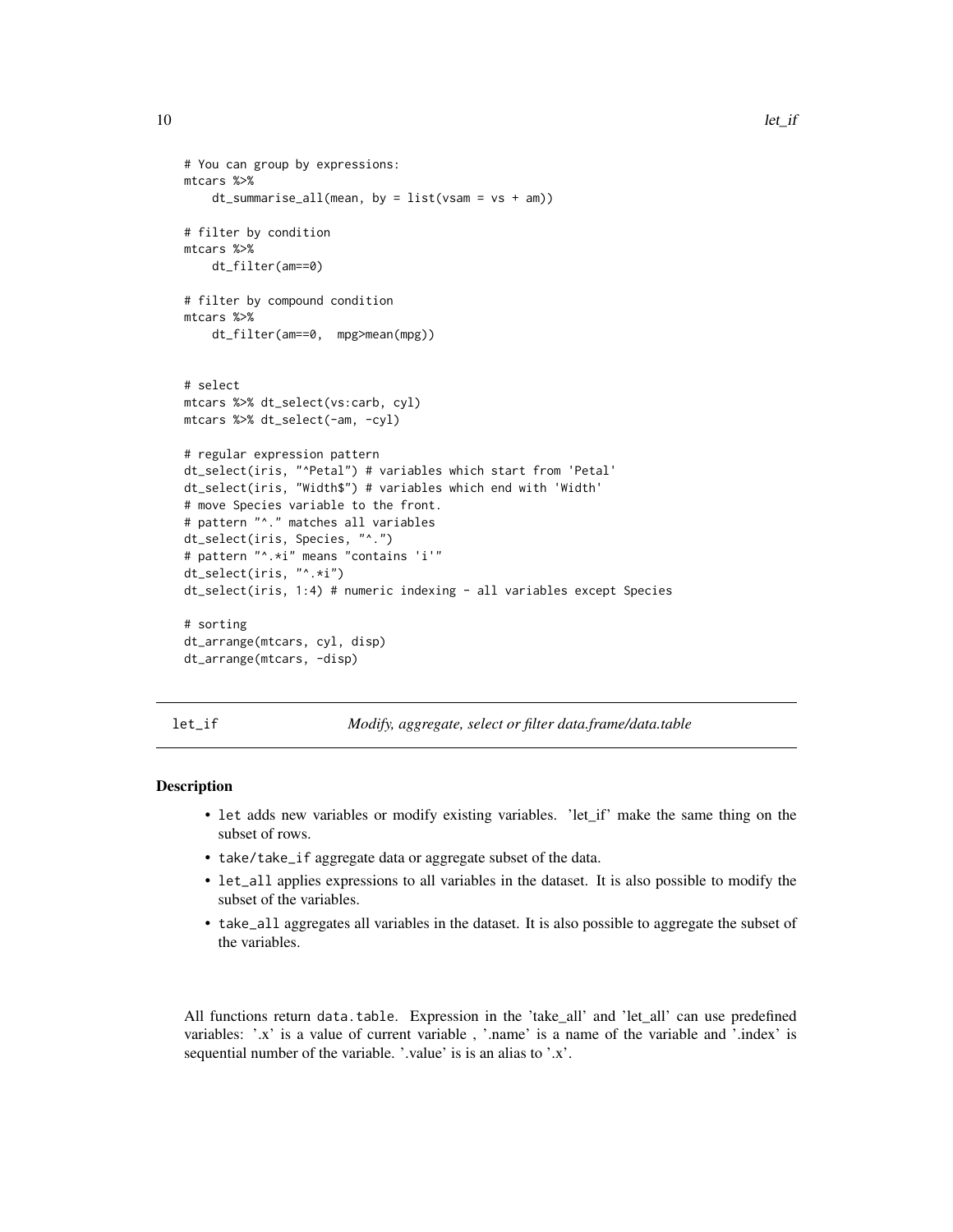- <span id="page-10-0"></span>• Add new variables:  $let(mtcars, new_var = 42, new_var2 = new_var * hp)$
- Select variables: take(mtcars,am,vs,mpg)
- Aggregate data: take(mtcars, mean\_mpg = mean(mpg), by = am)
- Aggregate all non-grouping columns:  $take\_all(mtcars,mean = mean(.x), sd = sd(.x),n$  $= .N$ , by  $= am$ )
- Aggregate all numeric columns: take\_all(iris,if(is.numeric(.x)) mean(.x))
- To modify all non-grouping variables:

```
iris %>%
   let_all(
        scaled = (x - \text{mean}(x))/\text{sd}(x),
        by = Species) %>%
    head()
```
• Aggregate specific columns: take\_all(iris,if(startsWith(.name,"Sepal")) mean(.x))

You can use 'columns' inside expression in the 'take'/'let'. 'columns' will be replaced with data.table with selected columns. In 'let' in the expressions with ':=', 'cols' or '%to%' can be placed in the left part of the expression. It is usefull for multiple assignment. There are four ways of column selection:

- 1. Simply by column names
- 2. By variable ranges, e. g. vs:carb. Alternatively, you can use '%to%' instead of colon: 'vs %to% carb'.
- 3. With regular expressions. Characters which start with '^' or end with '\$' considered as Perlstyle regular expression patterns. For example, '^Petal' returns all variables started with 'Petal'. 'Width\$' returns all variables which end with 'Width'. Pattern '^.' matches all variables and pattern '^.\*my\_str' is equivalent to contains "my\_str"'.
- 4. By character variables with interpolated parts. Expression in the curly brackets inside characters will be evaluated in the parent frame with [text\\_expand.](#page-26-1) For example, a{1:3} will be transformed to the names 'a1', 'a2', 'a3'. 'cols' is just a shortcut for 'columns'. See examples.

#### Usage

let\_if(data, i, ..., by, keyby) take\_if(data, i, ..., by, keyby, .SDcols, autoname = TRUE, fun = NULL)  $take(data, ..., by, keyby, .SDCols, automame = TRUE, fun = NULL)$ let(data, ..., by, keyby) ## S3 method for class 'data.frame'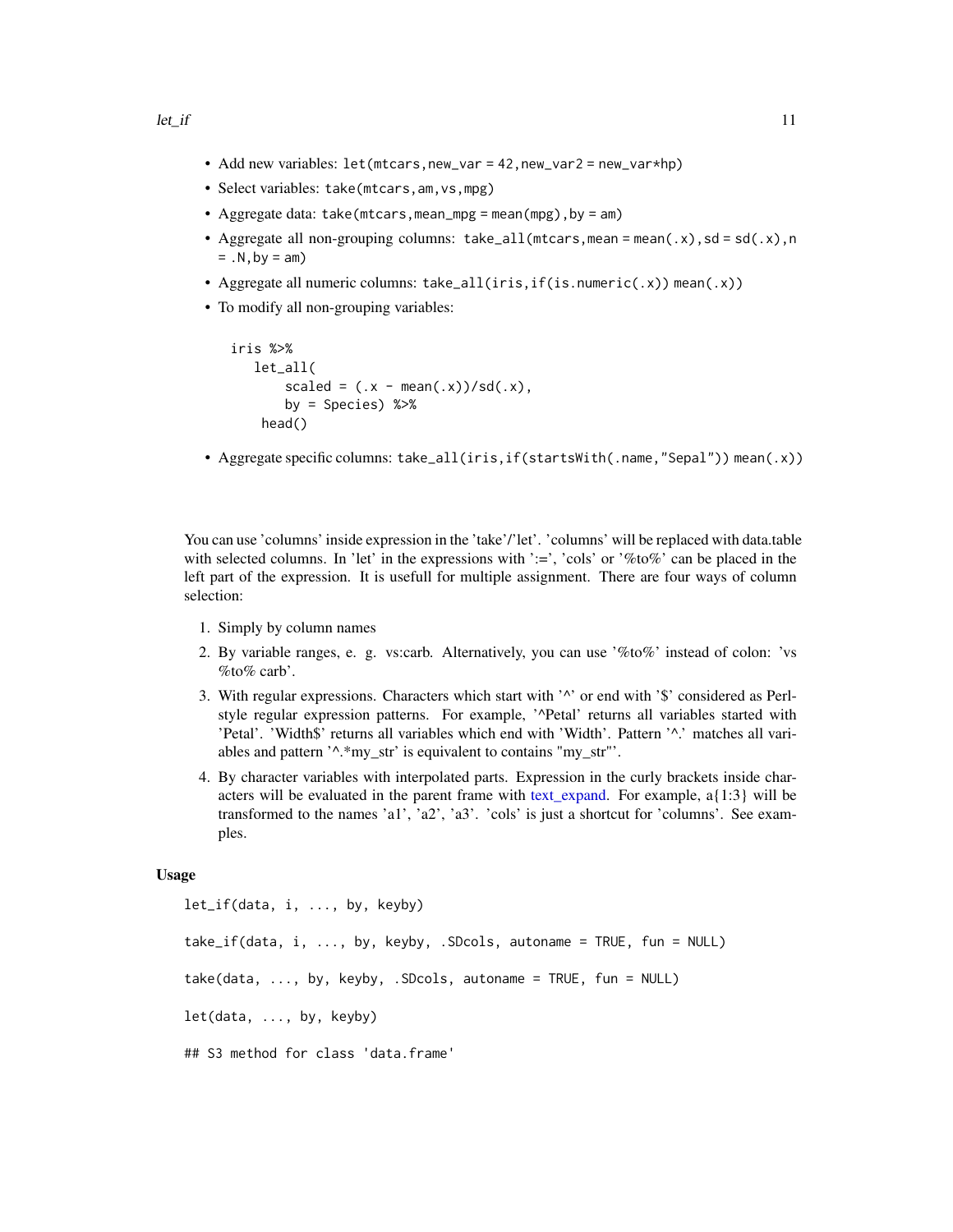```
let(data, ..., by, keyby, i)
## S3 method for class 'etable'
let(data, ..., by, keyby, i)
sort_by(data, ..., na.last = FALSE)
let\_all(data, ..., by, keyby, .SDCols, suffix = TRUE, sep = "__", i)take_all(data, ..., by, keyby, .SDcols, suffix = TRUE, sep = "_", i)
```

| data     | data.table/data.frame data.frame will be automatically converted to data.table.<br>let modify data.table object in-place.                                                                                                                                                                                                                                                                                                                                                                                                                                                                                                                                  |
|----------|------------------------------------------------------------------------------------------------------------------------------------------------------------------------------------------------------------------------------------------------------------------------------------------------------------------------------------------------------------------------------------------------------------------------------------------------------------------------------------------------------------------------------------------------------------------------------------------------------------------------------------------------------------|
| i        | integer/logical vector. Supposed to use to subset/conditional modifications of<br>data. For details see data.table                                                                                                                                                                                                                                                                                                                                                                                                                                                                                                                                         |
| $\ddots$ | List of variables or name-value pairs of summary/modifications functions. The<br>name will be the name of the variable in the result. In the let and take functions<br>we can use $a = b$ or $a := b$ notation. Advantages of $:=$ is parametric assignment,<br>e. g. (a) := 2 create variable with name which are stored in a. In $let := can$<br>be used for multiassignment $(c("a", "b") := list(1,2))$ . Expression in the<br>'take_all' and 'let_all' can use predefined variables: '.x' is a value of current<br>variable, '.name' is a name of the variable and '.index' is sequential number of<br>the variable. '.value' is is an alias to '.x'. |
| by       | unquoted name of grouping variable of list of unquoted names of grouping vari-<br>ables. For details see data.table                                                                                                                                                                                                                                                                                                                                                                                                                                                                                                                                        |
| keyby    | Same as by, but with an additional setkey () run on the by columns of the result,<br>for convenience. It is common practice to use 'keyby=' routinely when you wish<br>the result to be sorted. For details see data.table.                                                                                                                                                                                                                                                                                                                                                                                                                                |
| .SDcols  | Specifies the columns of x to be included in the special symbol .SD which stands<br>for Subset of data.table. May be character column names or numeric positions.<br>For details see data.table.                                                                                                                                                                                                                                                                                                                                                                                                                                                           |
| autoname | logical. TRUE by default. Should we create names for unnamed expressions in<br>take?                                                                                                                                                                                                                                                                                                                                                                                                                                                                                                                                                                       |
| fun      | Function which will be applied to all variables in take. If there are no variables<br>in take then it will be applied to all non-grouping variables in the data.                                                                                                                                                                                                                                                                                                                                                                                                                                                                                           |
| na.last  | logical. FALSE by default. If TRUE, missing values in the data are put last; if<br>FALSE, they are put first.                                                                                                                                                                                                                                                                                                                                                                                                                                                                                                                                              |
| suffix   | logical TRUE by default. For 'let_all'/'take_all'. If TRUE than we append<br>summary name to the end of the variable name. If FALSE summary name will<br>be added at the begining of the variable name.                                                                                                                                                                                                                                                                                                                                                                                                                                                    |
| sep      | character. "_" by default. Separator between the old variables name and prefix<br>or suffix for 'let_all' and 'take_all'.                                                                                                                                                                                                                                                                                                                                                                                                                                                                                                                                  |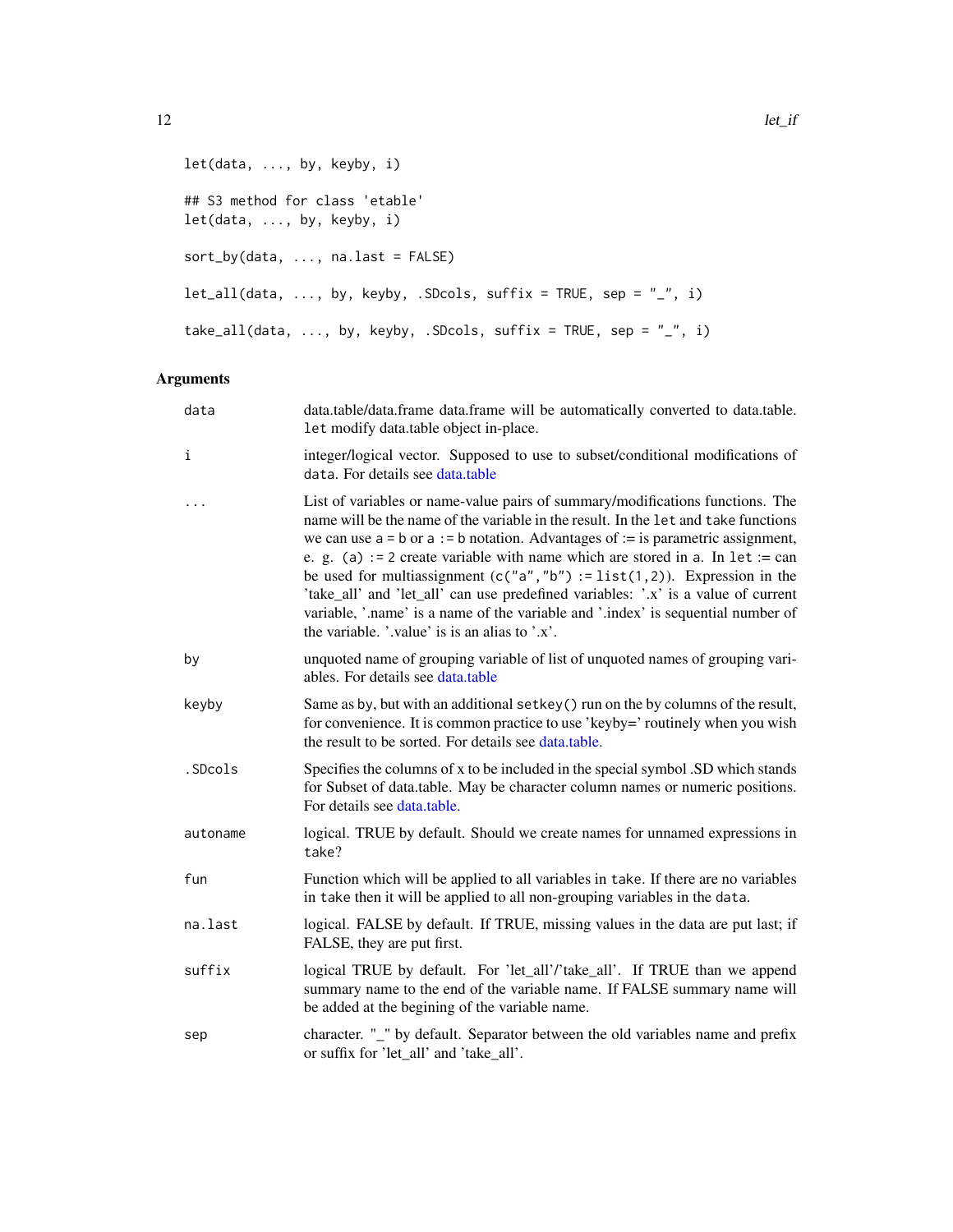#### $let\_if$  13

# Value

data.table. let returns its result invisibly.

# Examples

```
# examples form 'dplyr' package
data(mtcars)
# Newly created variables are available immediately
mtcars %>%
   let(
        cyl2 = cyl * 2,cyl4 = cyl2 * 2) %>% head()
# You can also use let() to remove variables and
# modify existing variables
mtcars %>%
   let(
       mpg = NULL,disp = disp * 0.0163871 # convert to litres
    ) %>% head()
# window functions are useful for grouped computations
mtcars %>%
    let(rank = rank(-mpg, ties.method = "min"),by = cyl) %>%
   head()
# You can drop variables by setting them to NULL
mtcars %>% let(cyl = NULL) %>% head()
# keeps all existing variables
mtcars %>%
    let(displ_1 = disp / 61.0237) %head()
# keeps only the variables you create
mtcars %>%
    take(displ_1 = disp / 61.0237)# can refer to both contextual variables and variable names:
var = 100mtcars %>%
   let(cyl = cyl * var) %>%
   head()
```
# A 'take' with summary functions applied without 'by' argument returns an aggregated data mtcars %>%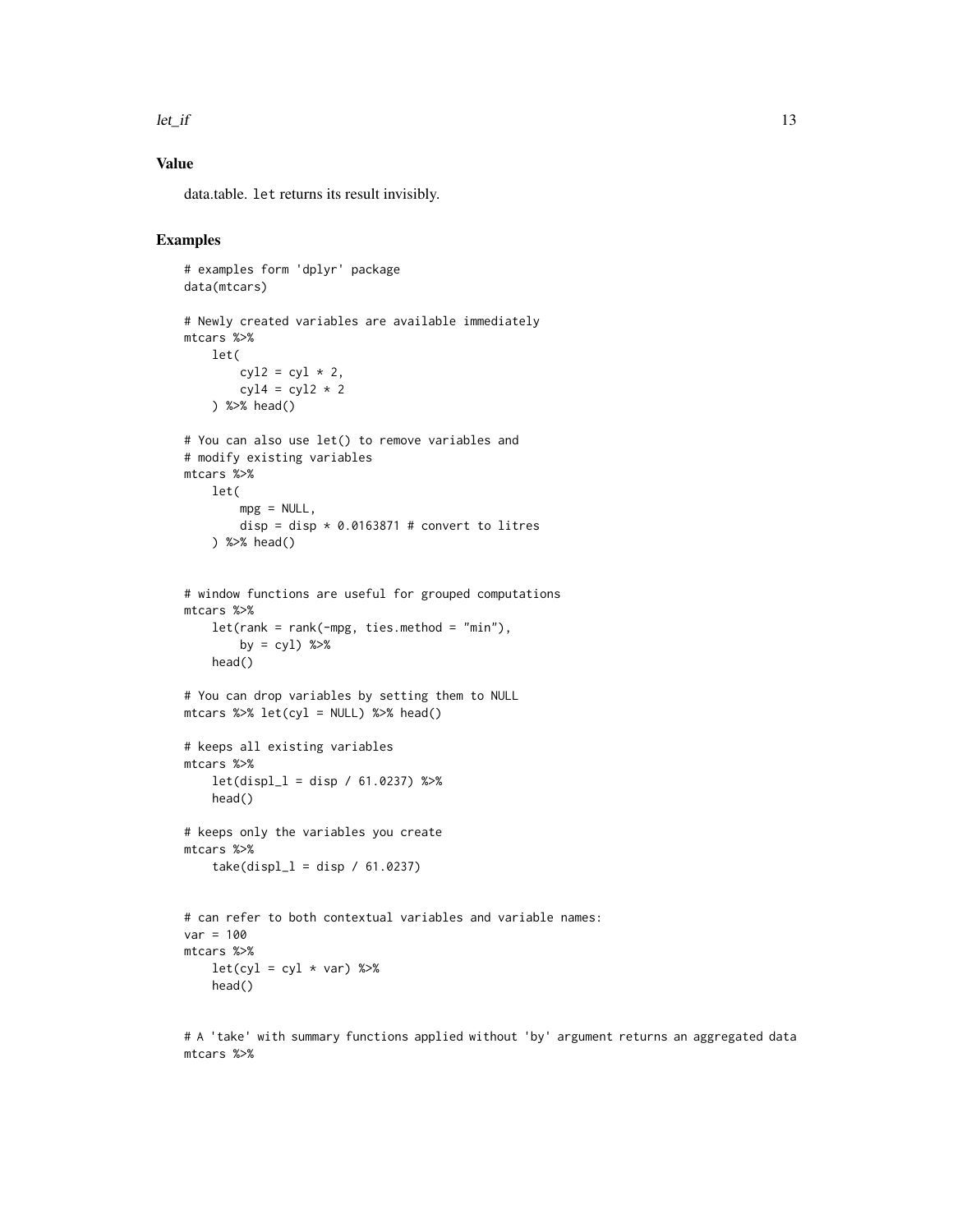```
take(mean = mean(disp), n = .N)
# Usually, you'll want to group first
mtcars %>%
    take(mean = mean(disp), n = .N, by = cyl)
# You can group by expressions:
mtcars %>%
    take\_all(mean, by = list(vsam = vs + am))# modify all non-grouping variables in-place
mtcars %>%
    let\_all((.x - mean(.x))/sd(.x), by = am) %head()
# modify all non-grouping variables to new variables
mtcars %>%
    let\_all(scaled = (.x - mean(.x))/sd(.x), by = am) %head()
# conditionally modify all variables
iris %>%
    let\_all(mean = if(is.numeric(.x)) mean(.x)) %head()
# modify all variables conditionally on name
iris %>%
    let_all(
       mean = if(startsWith(.name, "Sepal")) mean(.x),
       median = if(startsWith(.name, "Petal")) median(.x),
       by = Species
    ) %>%
   head()
# aggregation with 'take_all'
mtcars %>%
    take_all(mean = mean(.x), sd = sd(.x), n = .N, by = am)
# conditionally aggregate all variables
iris %>%
    take\_all(mean = if(is.numeric(.x)) mean(.x))# aggregate all variables conditionally on name
iris %>%
    take_all(
       mean = if(startsWith(.name, "Sepal")) mean(.x),
       median = if(startsWith(.name, "Petal")) median(.x),
       by = Species
   )
# parametric evaluation:
var = quote(mean(cyl))
mtcars %>%
```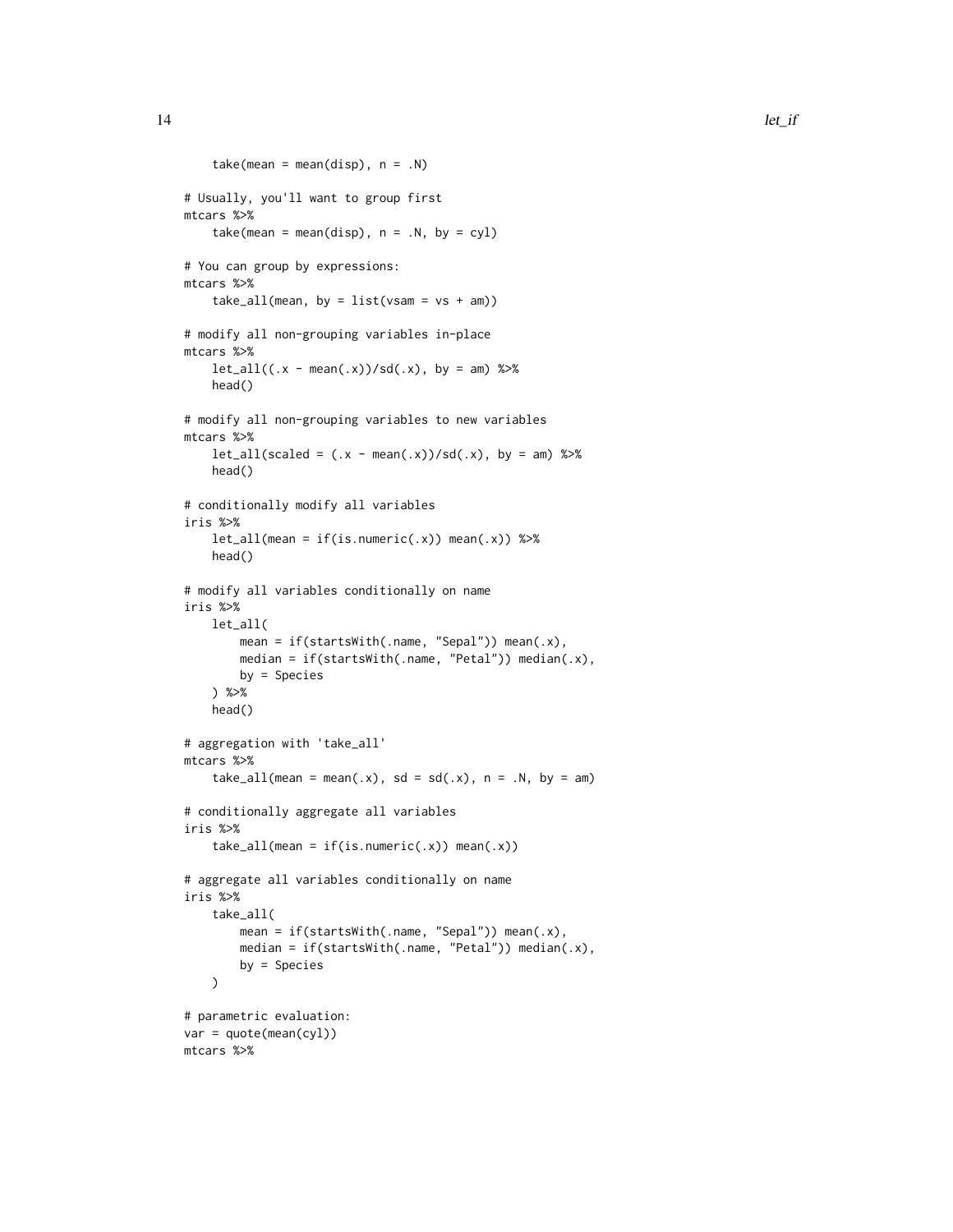```
let(mean_cyl = eval(var)) %>%
    head()
take(mtcars, eval(var))
# all together
new_var = "mean_cyl"
mtcars %>%
    let((new\_var) := eval(var)) %>%
    head()
take(mtcars, (new_var) := eval(var))
########################################
# variable selection
# range selection
iris %>%
    let(
        avg = rowMeans(Sepal.Length %to% Petal.Width)
    ) %>%
    head()
# multiassignment
iris %>%
   let(
        # starts with Sepal or Petal
        multipled1 %to% multipled4 := cols("^(Sepal|Petal)")*2
    ) %>%
    head()
mtcars %>%
    let(
        # text expansion
        cols("scaled_{names(mtcars)}") := lapply(cols("{names(mtcars)}"), scale)
    ) %>%
    head()
# range selection in 'by'
# range selection + additional column
mtcars %>%
    take(
        res = sum(cols(mpg, disp %to% drat)),
       by = vs %to% gear
    \lambda########################################
# examples from data.table
dat = data.title(x=rep(c("b","a","c"), each=3),
    y=c(1,3,6),
    v=1:9
```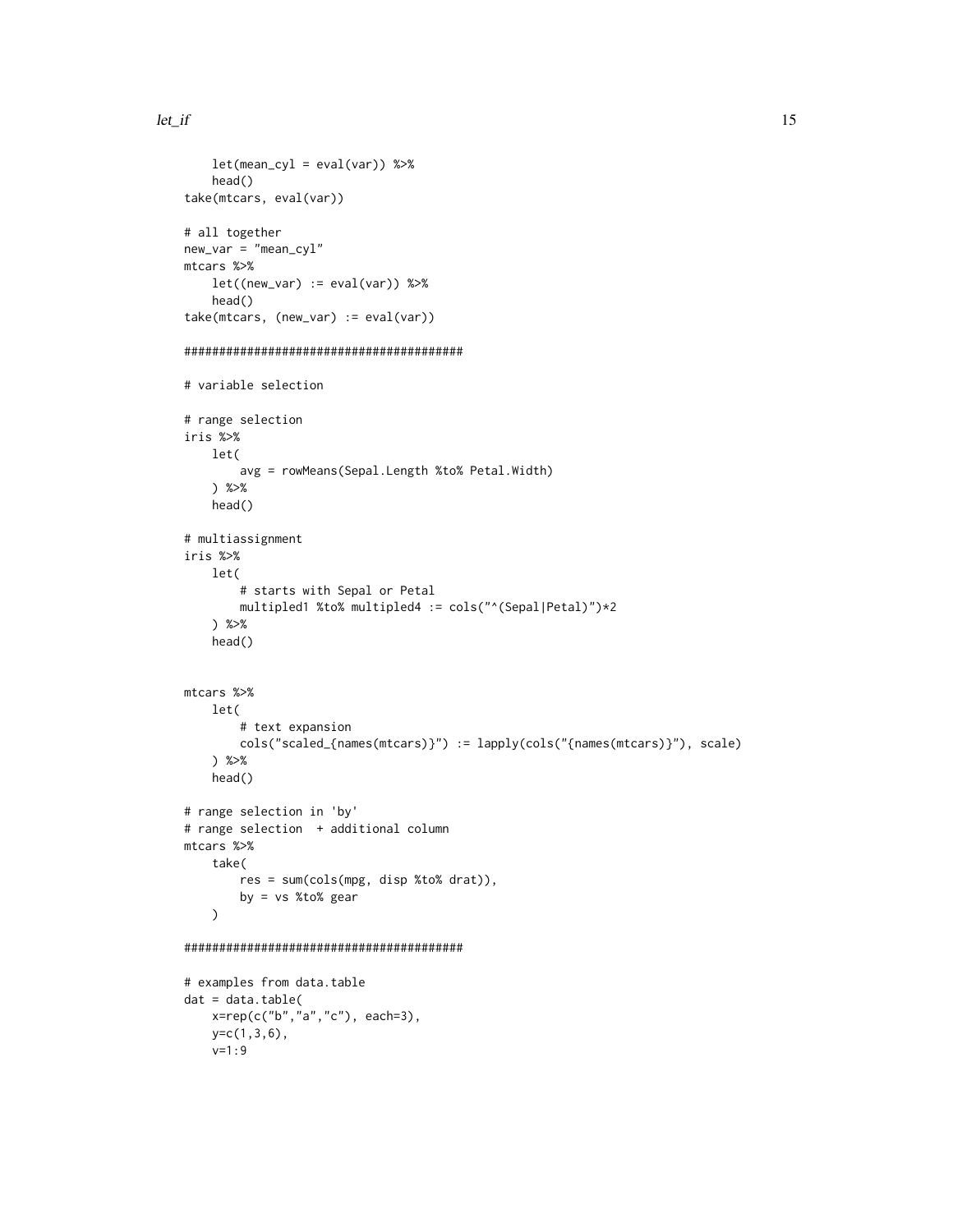```
# basic row subset operations
take_if(data, 2) # 2nd rowtake_if(dat, 3:2) # 3rd and 2nd row
take_if(data, order(x)) # no need for order(dat$x)
take\_if(data, y>2) # all rows where data $y > 2take_if(dat, y>2 & v>5) # compound logical expressions
take_i f(data, 12:4) # all rows other than 2:4take_if(data, -(2:4)) # same
# select|compute columns
take(dat, v) # v column (as data.table)
                       # return data.table with sum of v (column autonamed 'sum(v)')
take(data, sv = sum(v)) # same, but column named "sv"
take(dat, v, v*2) # return two column data.table, v and v*2# subset rows and select|compute
take\_if(data, 2:3, sum(v)) # sum(v) over rows 2 and 3
take_if(dat, 2:3, sv = sum(v)) # same, but return data.table with column sv
# grouping operations
take(dat, sum(v), by = x) # ad hoc by, order of groups preserved in result
take(dat, sum(v), keyby = x) # same, but order the result on by cols
# all together now
take_if(dat, x!="a", sum(v), by=x) \qquad # get sum(v) by "x" for each x != "a"
# more on special symbols, see also ?"data.table::special-symbols"
take_if(dat, .N) # last row
take(dat, .N) \qquad # total number of rows in DT
take(dat, .N, by=x) \qquad # number of rows in each group
take(dat, .I[1], by=x) # row number in DT corresponding to each group
# add/update/delete by reference
# [] at the end of expression is for autoprinting
let(dat, grp = .GRP, by=x)[] # add a group counter column
let(dat, z = 42L)[] \qquad \qquad \qquad # add new column by reference
let(dat, z = NULL)[] # remove column by reference
let_if(dat, x=="a", v = 42L)[] # subassign to existing v column by reference
let_if(dat, x=="b", v2 = 84L)[] # subassign to new column by reference (NA padded)
let(data, m = mean(v), by=x)[] # add new column by reference by group
# advanced usage
dat = data.table(x = rep(c("b", "a", "c"), each=3),v=c(1,1,1,2,2,1,1,2,2),
              y=c(1,3,6),
              a=1:9,
              b=9:1)
```
 $\mathcal{L}$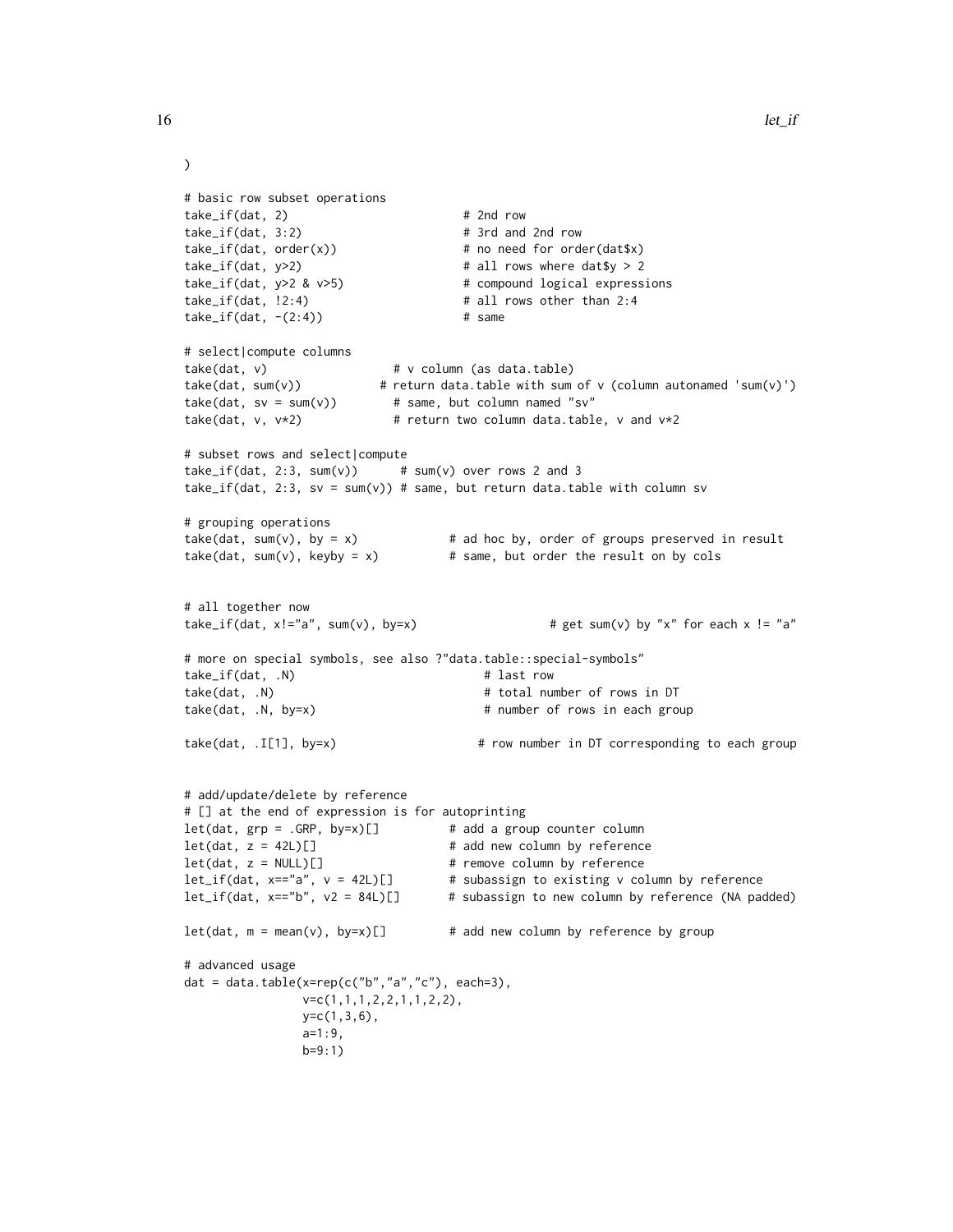```
take(data, sum(v), by=list(y%2)) # expressions in by
take(dat, sum(v), by=list(bool = y%%2)) # same, using a named list to change by column name
take_all(dat, sum, by=x) \qquad # sum of all (other) columns for each group
take(dat,
    MySum=sum(v),
    MyMin=min(v),
    MyMax=max(v),
    by = list(x, y\%) # by 2 expressions
\mathcal{L}take(dat, seq = min(a):max(b), by=x) # j is not limited to just aggregations
dat %>%
   take(V1 = sum(v), by=x) %take_if(V1<20) # compound query
dat %>%
   take(V1 = sum(v), by=x) %sort_by(-V1) %>% # ordering results
   head()
```
maditr *maditr: Pipe-Style Interface for 'data.table'*

### **Description**

Package provides pipe-style interface for data.table. It preserves all data.table features without significant impact on performance. 'let' and 'take' functions are simplified interfaces for most common data manipulation tasks.

#### Details

- To select rows from data: rows(mtcars,am==0)
- To select columns from data: columns(mtcars,mpg,vs:carb)
- To aggregate data: take(mtcars,mean\_mpg = mean(mpg),by = am)
- To aggregate all non-grouping columns: take\_all(mtcars,mean,by = am)
- To aggregate several columns with one summary:  $take(mtcars,mpg,hp,fun = mean,by =$ am)
- To get total summary skip by argument: take\_all(mtcars,mean)
- Use magrittr pipe '%>%' to chain several operations:

```
mtcars %>%
  let(mpg_hp = mpg/hp) %>%
  take(mean(mpg_hp), by = am)
```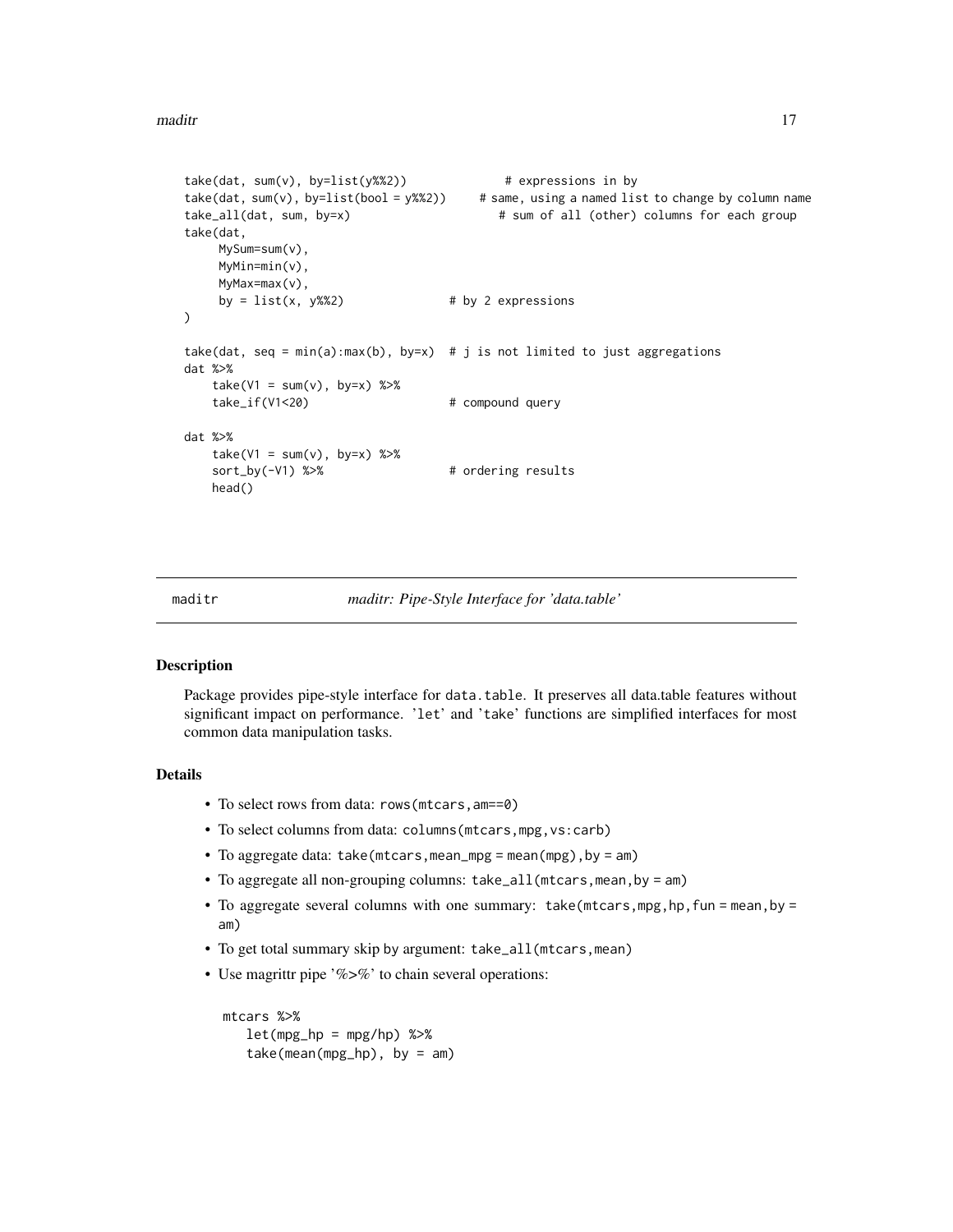• To modify variables or add new variables:

```
mtcars %>%
   let(new_var = 42,new_var2 = new_var*hp) %>%
   head()
```
• To modify all non-grouping variables:

```
iris %>%
   let_all(
       scaled = (.x - mean(.x))/sd(.x),
       by = Species) %>%
    head()
```
- To drop variable assign NULL: let(mtcars,am = NULL) %>% head()
- To aggregate all variables conditionally on name:

```
iris %>%
    take_all(
        mean = if(startsWith(.name, "Sepal")) mean(.x),
        median = if(startsWith(.name, "Petal")) median(.x),
        by = Species
   )
```
• For parametric assignment use ':=':

```
new\_var = "my\_var"old_var = "mpg"
mtcars %>%
    let((new\_var) := get(old\_var)*2) %>%
    head()
```
• For more sophisticated operations see 'query'/'query\_if': these functions translates its arguments one-to-one to '[.data.table' method. Additionally there are some conveniences such as automatic 'data.frame' conversion to 'data.table'.

```
# examples form 'dplyr' package
data(mtcars)
# Newly created variables are available immediately
mtcars %>%
   let(
       cyl2 = cyl * 2,cyl4 = cyl2 * 2) %>%
    head()
```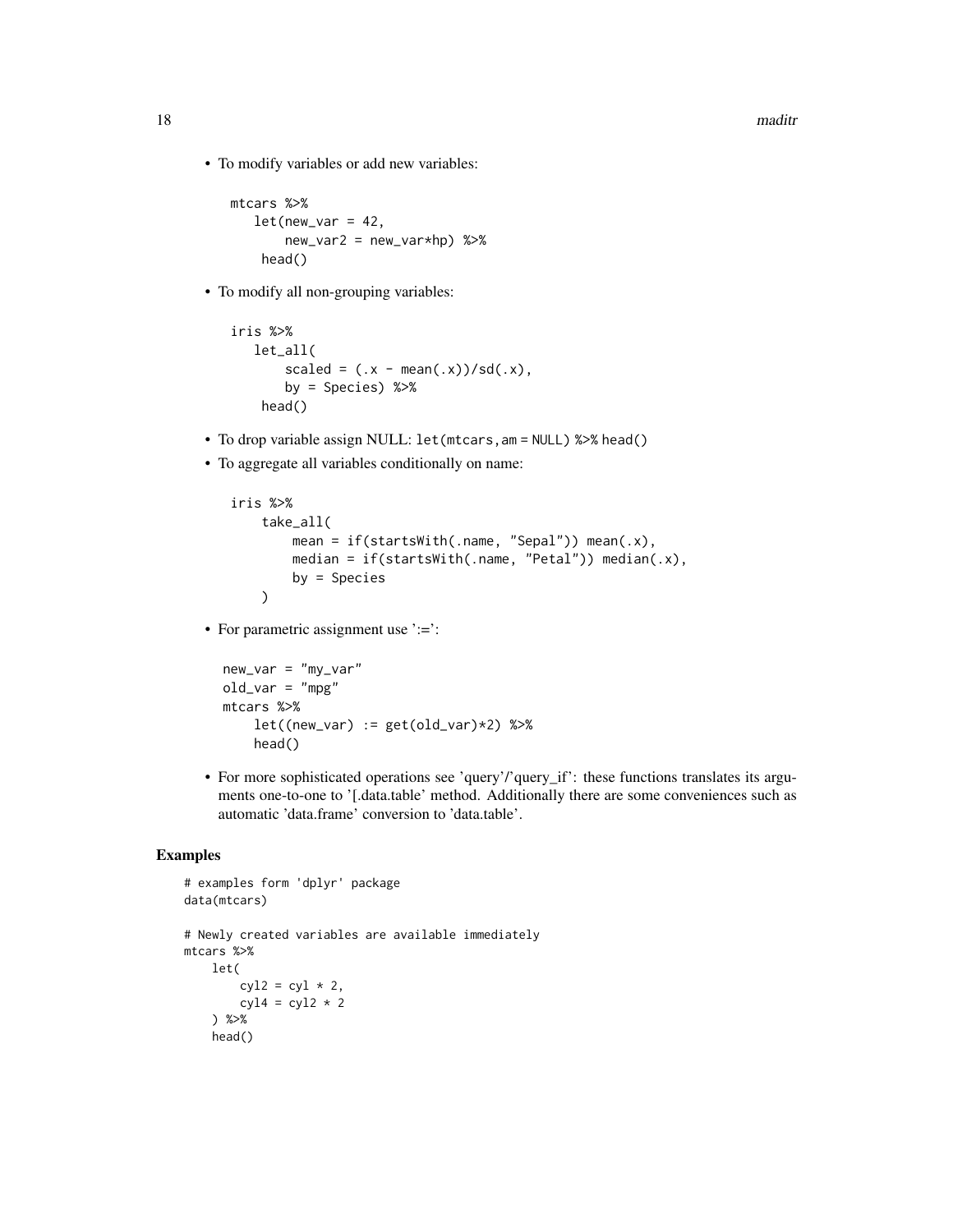#### maditr and the contract of the contract of the contract of the contract of the contract of the contract of the contract of the contract of the contract of the contract of the contract of the contract of the contract of the

```
# You can also use let() to remove variables and
# modify existing variables
mtcars %>%
   let(
       mpg = NULL,disp = disp * 0.0163871 # convert to litres
    ) %>%
   head()
# window functions are useful for grouped computations
mtcars %>%
    let(rank = rank(-mpg, ties.method = "min"),by = cy1) %>%
   head()
# You can drop variables by setting them to NULL
mtcars %>% let(cyl = NULL) %>% head()
# keeps all existing variables
mtcars %>%
    let(displ_1 = disp / 61.0237) %head()
# keeps only the variables you create
mtcars %>%
    take(displ_1 = disp / 61.0237)# can refer to both contextual variables and variable names:
var = 100mtcars %>%
   let(cyl = cyl * var) %>%
   head()
# select rows
mtcars %>%
    rows(am==0) %>%
   head()
# select rows with compound condition
mtcars %>%
    rows(am==0 & mpg>mean(mpg))
# select columns
mtcars %>%
    columns(vs:carb, cyl)
mtcars %>%
   columns(-am, -cyl)
# regular expression pattern
columns(iris, "^Petal") # variables which start from 'Petal'
```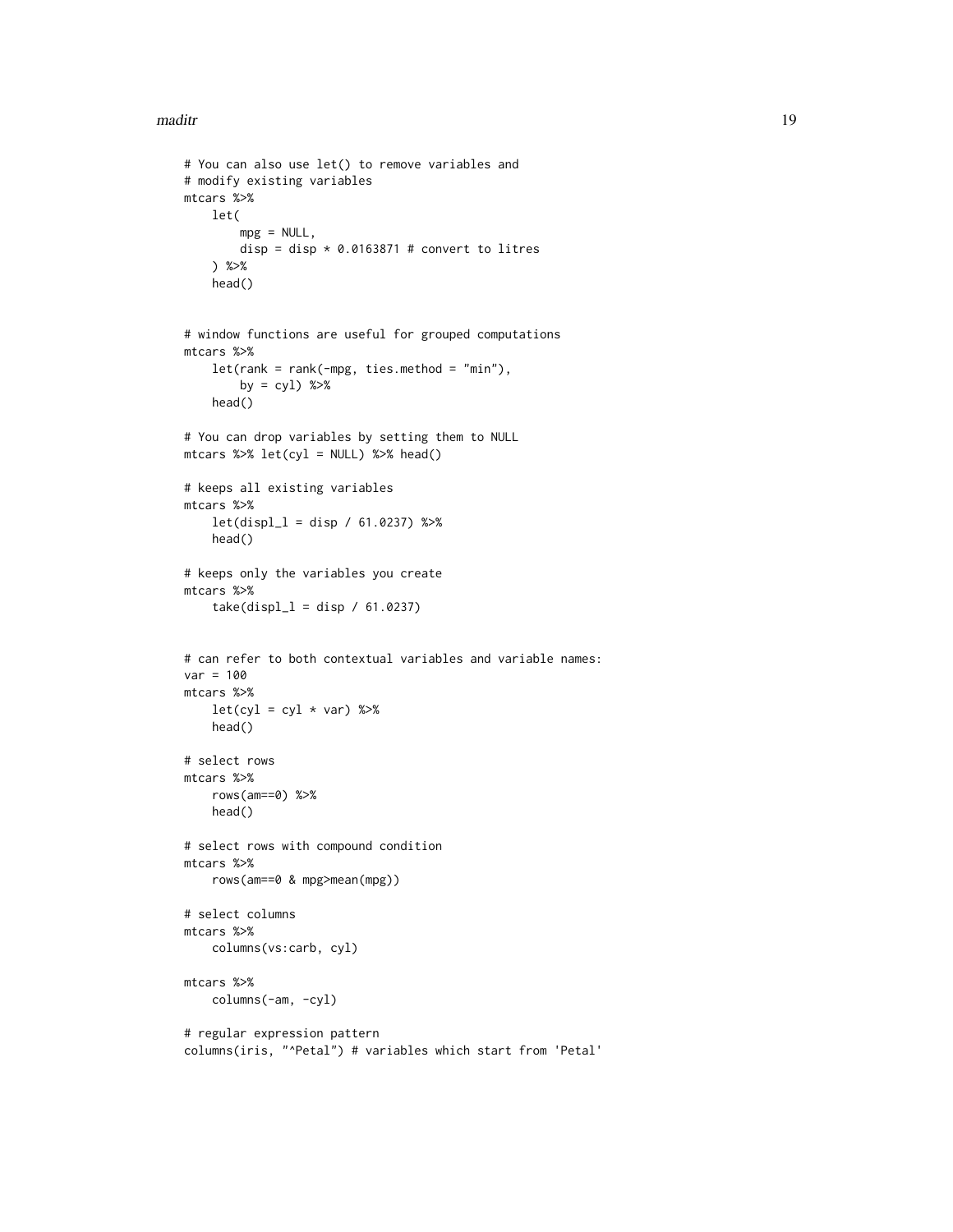```
columns(iris, "Width$") # variables which end with 'Width'
# move Species variable to the front
# pattern "^." matches all variables
columns(iris, Species, "^.")
# pattern "^.*al" means "contains 'al'"
columns(iris, "^.*al")
# numeric indexing - all variables except Species
columns(iris, 1:4)
# A 'take' with summary functions applied without 'by' argument returns an aggregated data
mtcars %>%
    take(mean = mean(disp), n = .N)# Usually, you'll want to group first
mtcars %>%
    take(mean = mean(disp), n = .N, by = cyl)
# You can group by expressions:
mtcars %>%
    take\_all(mean, by = list(vsam = vs + am))# modify all non-grouping variables in-place
mtcars %>%
    let\_all((.x - mean(.x))/sd(.x), by = am) %head()
# modify all non-grouping variables to new variables
mtcars %>%
   let\_all(scaled = (.x - mean(.x))/sd(.x), by = am) %head()
# conditionally modify all variables
iris %>%
    let\_all(mean = if(is.numeric(.x)) mean(.x)) %>%
   head()
# modify all variables conditionally on name
iris %>%
    let_all(
       mean = if(startsWith(.name, "Sepal")) mean(.x),
       median = if(startsWith(.name, "Petal")) median(.x),
       by = Species
    ) %>%
    head()
# aggregation with 'take_all'
mtcars %>%
    take_all(mean = mean(.x), sd = sd(.x), n = .N, by = am)
# conditionally aggregate all variables
```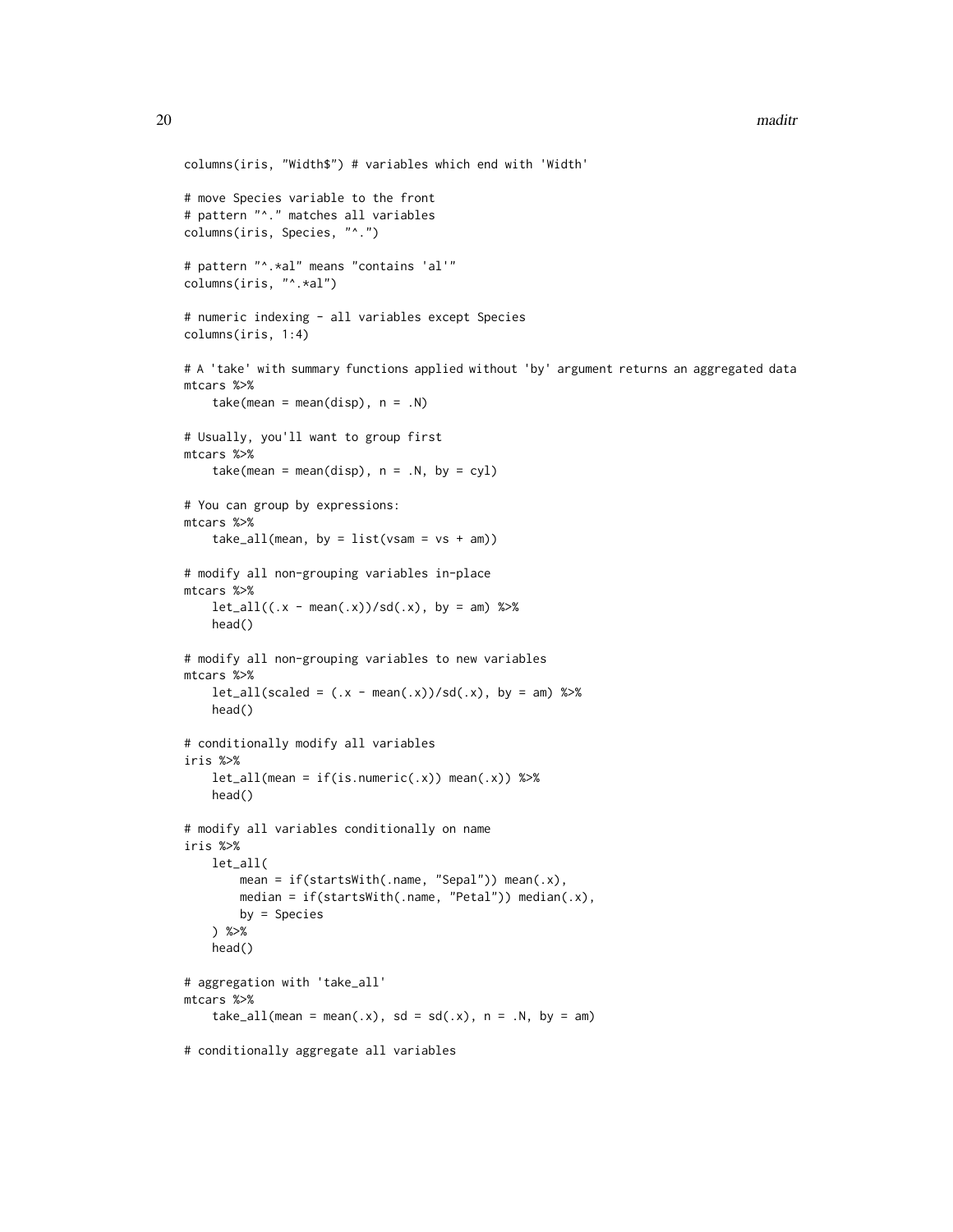```
maditr 21
```

```
iris %>%
    take\_all(mean = if(is.numeric(.x)) mean(.x))# aggregate all variables conditionally on name
iris %>%
   take_all(
        mean = if(startsWith(.name, "Sepal")) mean(.x),
        median = if(startsWith(.name, "Petal")) median(.x),
        by = Species
   \lambda# parametric evaluation:
var = quote(mean(cyl))
mtcars %>%
    let(mean_cyl = eval(var)) %>%
    head()
take(mtcars, eval(var))
# all together
new_var = "mean_cyl"
mtcars %>%
   let((new\_var) := eval(var)) %>%
   head()
take(mtcars, (new_var) := eval(var))
########################################
# variable selection
# range selection
iris %>%
   let(
        avg = rowMeans(Sepal.Length %to% Petal.Width)
    ) %>%
   head()
# multiassignment
iris %>%
   let(
        # starts with Sepal or Petal
        multipled1 %to% multipled4 := cols("^(Sepal|Petal)")*2
    ) %>%
    head()
mtcars %>%
   let(
        # text expansion
        cols("scaled_{names(mtcars)}") := lapply(cols("{names(mtcars)}"), scale)
    ) %>%
    head()
# range selection in 'by'
# range selection + additional column
```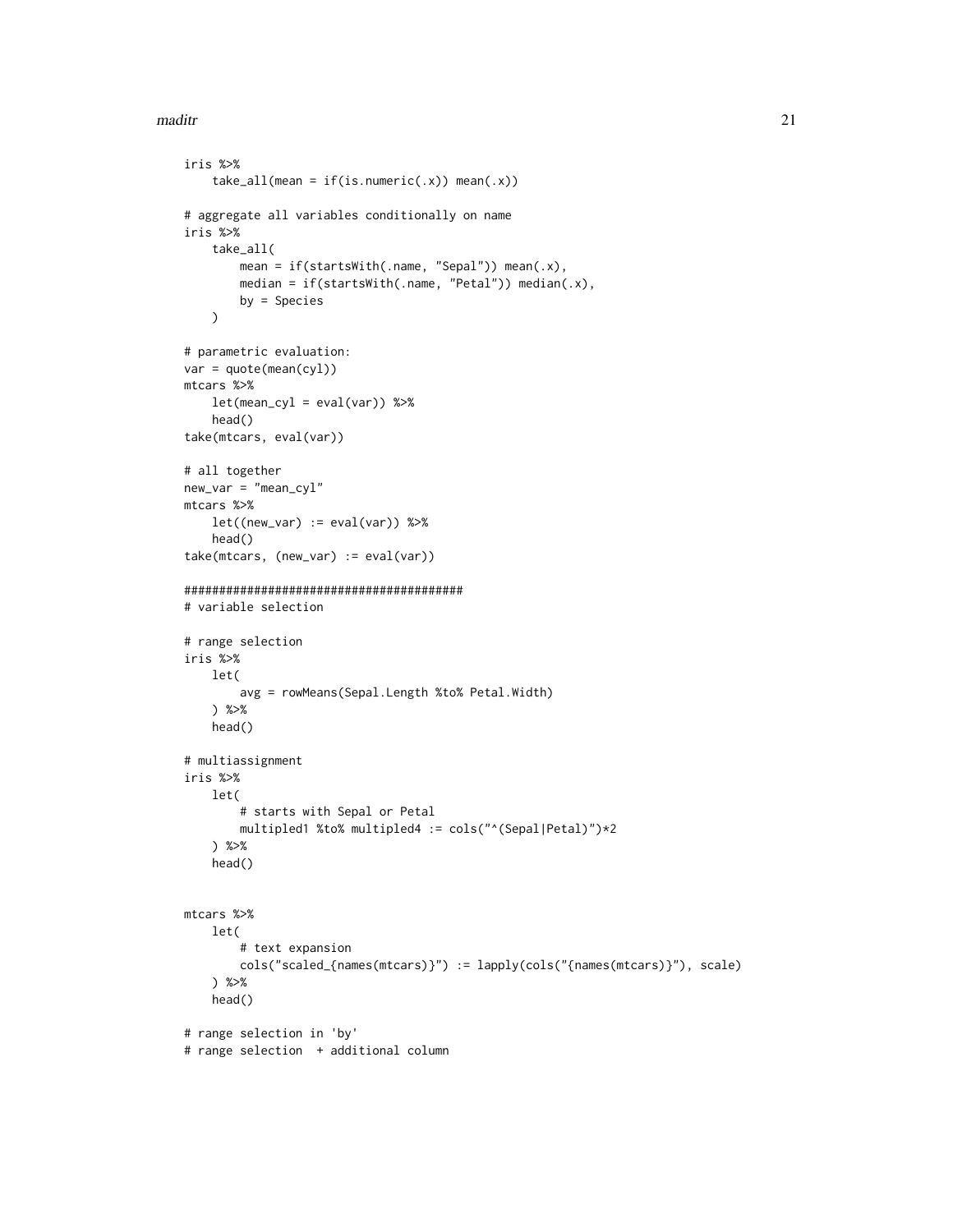```
mtcars %>%
   take(
       res = sum(cols(mpg, disp %to% drat)),
       by = vs %to% gear
   )
```
#### query\_if *One-to-one interface for data.table '[' method*

#### Description

Quote from [data.table:](#page-0-0)

```
query(data, j, by) # + extra arguments
          | |
          | -------> grouped by what?
           -------> what to do?
or,
query_if(data, i, j, by) # + extra arguments
            | | |
             | | -------> grouped by what?
             | -------> what to do?
              ---> on which rows?
```
If you don't need 'i' argument, use 'query'. In this case you can avoid printing leading comma inside brackets to denote empty 'i'.

# Usage

```
query_if(
 data,
  i,
  j,
 by,
 keyby,
 with = TRUE,
 nomatch = getOption("datatable.nomatch"),
 mult = "all",roll = FALSE,rollends = if (roll == "nearest") c(TRUE, TRUE) else if (roll >= 0) c(FALSE, TRUE)
    else c(TRUE, FALSE),
 which = FALSE,.SDcols,
  verbose = getOption("datatable.verbose"),
  allow.cartesian = getOption("datatable.allow.cartesian"),
```
<span id="page-21-0"></span>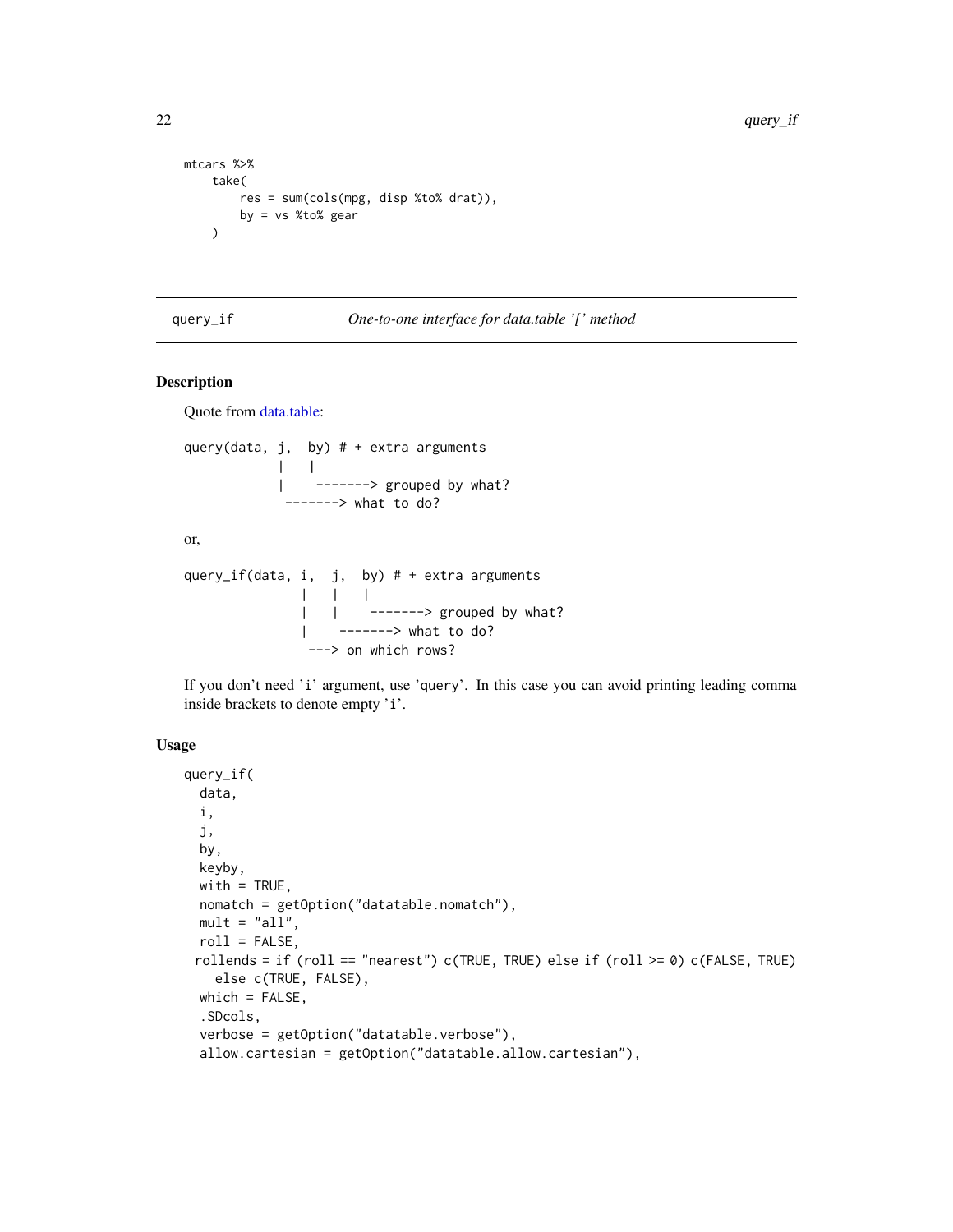```
drop = NULL,on = NULL
)
query(
 data,
 j,
 by,
 keyby,
 with = TRUE,
 nomatch = getOption("datatable.nomatch"),
 mult = "all",roll = FALSE,rollends = if (roll == "nearest") c(TRUE, TRUE) else if (roll >= 0) c(FALSE, TRUE)
   else c(TRUE, FALSE),
 which = FALSE,.SDcols,
 verbose = getOption("datatable.verbose"),
 allow.cartesian = getOption("datatable.allow.cartesian"),
 drop = NULL,
 on = NULL
)
```

| data    | data.table/data.frame data.frame will be automatically converted to data.table.                                                                                                                                                                                                                                                                                                                                                                                                                                       |
|---------|-----------------------------------------------------------------------------------------------------------------------------------------------------------------------------------------------------------------------------------------------------------------------------------------------------------------------------------------------------------------------------------------------------------------------------------------------------------------------------------------------------------------------|
| i       | Integer, logical or character vector, single column numeric matrix, expression<br>of column names, list, data.frame or data.table. integer and logical vectors work<br>the same way they do in [.data.frame except logical NAs are treated as FALSE.<br>expression is evaluated within the frame of the data.table (i.e. it sees column<br>names as if they are variables) and can evaluate to any of the other types. For<br>details see data.table                                                                  |
| j       | When with=TRUE (default), j is evaluated within the frame of the data.table;<br>i.e., it sees column names as if they are variables. This allows to not just select<br>columns in j, but also compute on them e.g., $x$ [, a] and $x$ [, sum(a)] returns $x$ \$a<br>and sum(x\$a) as a vector respectively. $x$ [, . (a,b)] and $x$ [, . (sa=sum(a), sb=sum(b))]<br>returns a two column data.table each, the first simply selecting columns a, b and<br>the second computing their sums. For details see data.table. |
| by      | unquoted name of grouping variable of list of unquoted names of grouping vari-<br>ables. For details see data.table                                                                                                                                                                                                                                                                                                                                                                                                   |
| keyby   | Same as by, but with an additional setkey () run on the by columns of the result,<br>for convenience. It is common practice to use 'keyby=' routinely when you wish<br>the result to be sorted. For details see data.table                                                                                                                                                                                                                                                                                            |
| with    | logical. For details see data.table.                                                                                                                                                                                                                                                                                                                                                                                                                                                                                  |
| nomatch | Same as nomatch in match. For details see data.table.                                                                                                                                                                                                                                                                                                                                                                                                                                                                 |
| mult    | For details see data.table.                                                                                                                                                                                                                                                                                                                                                                                                                                                                                           |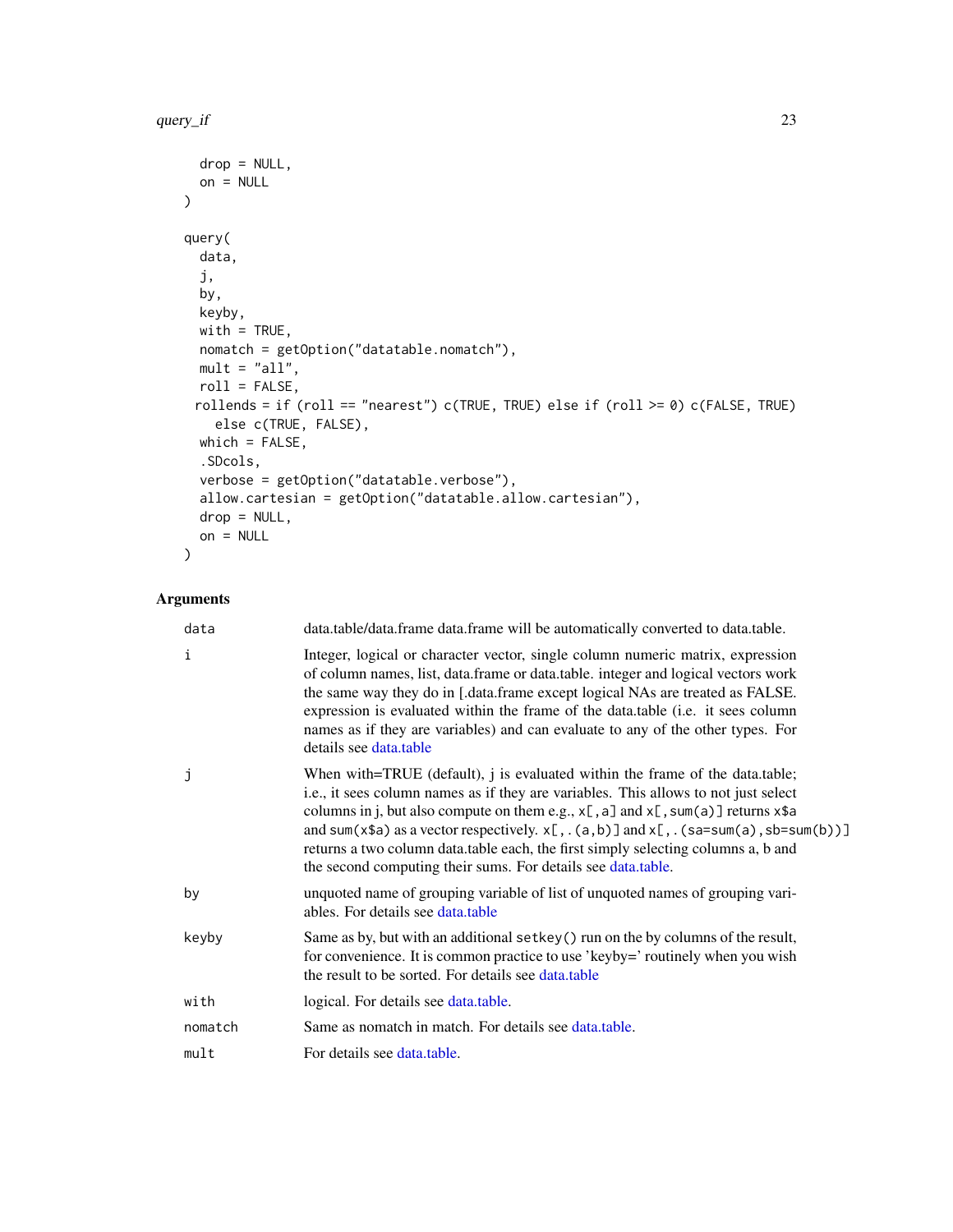<span id="page-23-0"></span>

| roll            | For details see data.table.                                                                                                                                                                      |  |
|-----------------|--------------------------------------------------------------------------------------------------------------------------------------------------------------------------------------------------|--|
| rollends        | For details see data table.                                                                                                                                                                      |  |
| which           | For details see data table.                                                                                                                                                                      |  |
| .SDcols         | Specifies the columns of x to be included in the special symbol .SD which stands<br>for Subset of data.table. May be character column names or numeric positions.<br>For details see data table. |  |
| verbose         | logical. For details see data.table.                                                                                                                                                             |  |
| allow.cartesian |                                                                                                                                                                                                  |  |
|                 | For details see data table.                                                                                                                                                                      |  |
| drop            | For details see data.table.                                                                                                                                                                      |  |
| <sub>on</sub>   | For details see data.table.                                                                                                                                                                      |  |

#### Value

It depends. For details see [data.table.](#page-0-0)

```
# examples from data.table
dat = data.table(x=rep(c("b","a","c"),each=3), y=c(1,3,6), v=1:9)
dat
# basic row subset operations
query_i f(data, 2) # 2nd row
query_if(dat, 3:2) # 3rd and 2nd row
query_if(dat, order(x)) \qquad \qquad \qquad # \text{ no need for order}(data x)query_if(dat, y>2) \qquad \qquad # all rows where dat$y > 2
query_if(dat, y>2 & v>5) # compound logical expressions
query_if(dat, !2:4) \qquad \qquad \qquad \qquad # all rows other than 2:4
query_if(dat, -(2:4)) # same
# select|compute columns data.table way
query(dat, v) \qquad # v column (as vector)
query(dat, list(v)) \qquad \qquad # \vee column (as data.table)
query(dat, sum(v)) \qquad \qquad \qquad \qquad # sum of column v, returned as vector
query(dat, list(sum(v))) \qquad # same, but return data.table (column autonamed V1)
query(dat, list(v, v*2) + return two column data.table, v and v*2# subset rows and select|compute data.table way
query_if(dat, 2:3, sum(v)) \qquad \qquad # sum(v) over rows 2 and 3, return vector
query_if(dat, 2:3, list(sum(v))) # same, but return data.table with column V1
query_if(dat, 2:3, list(sv=sum(v))) # same, but return data.table with column sv<br>query_if(dat, 2:5, cat(v, "\n")) # just for j's side effect
query_if(dat, 2:5, cat(v, "\n"))
# select columns the data.frame way
query(dat, 2, with=FALSE) # 2nd column, returns a data.table always
colNum = 2
query(dat, colNum, with=FALSE) # same, equivalent to DT[, .SD, .SDcols=colNum]
# grouping operations - j and by
query(dat, sum(v), by=x) # ad hoc by, order of groups preserved in result
```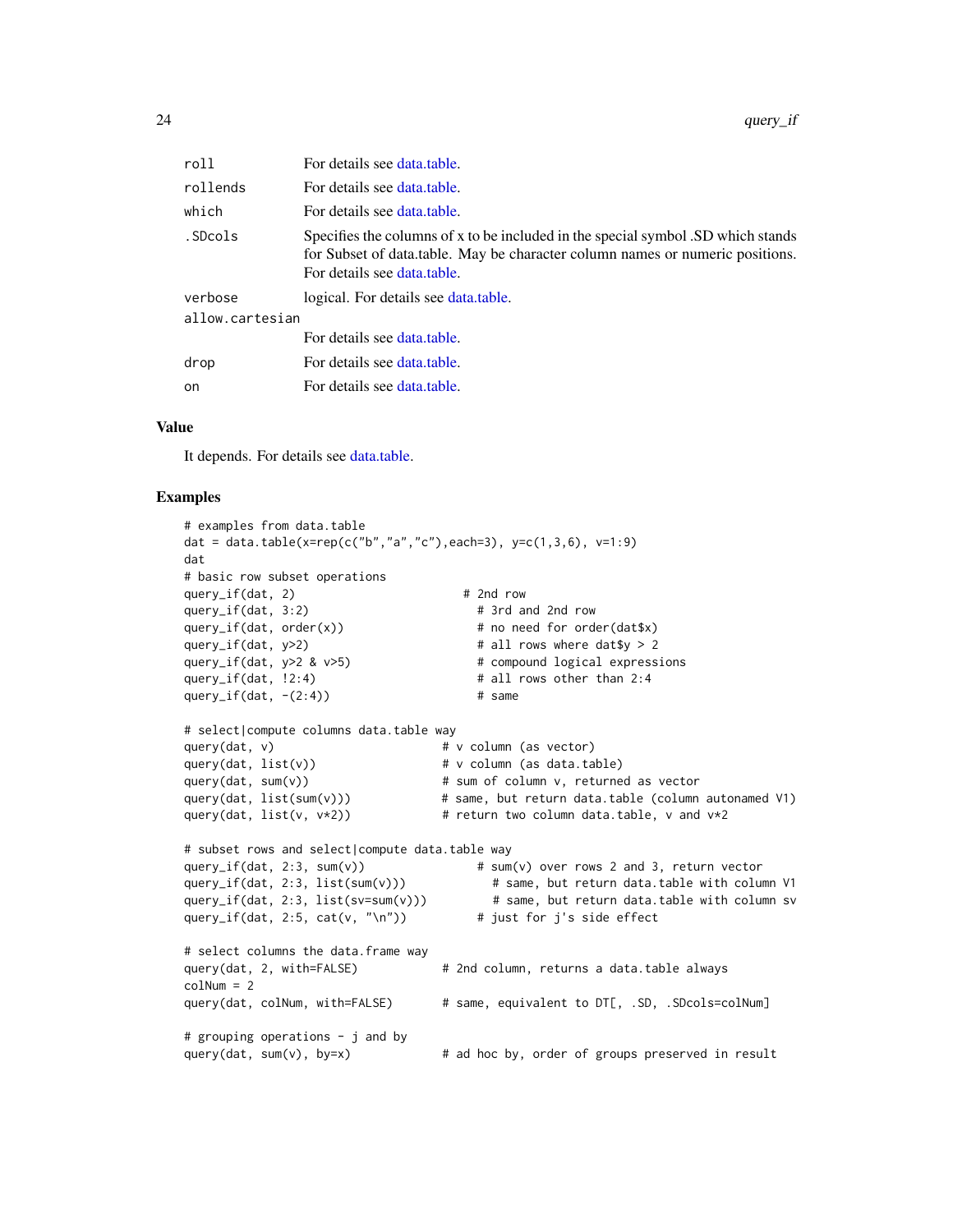```
query(dat, sum(v), keyby=x) \qquad # same, but order the result on by cols
query(dat, sum(v), by=x) %>%
   query_i f(order(x)) # same but by chaining expressions together
# fast ad hoc row subsets (subsets as joins)
# same as x == "a" but uses binary search (fast)
query_if(dat, "a", on="x")
# same, for convenience, no need to quote every column
query_if(dat, "a", on=list(x))
query_if(dat, .("a"), on="x") # same
# same, single "==" internally optimised to use binary search (fast)
query_if(dat, x=="a")
# not yet optimized, currently vector scan subset
query_if(dat, x!="b" | y!=3)
# join on columns x,y of 'dat'; uses binary search (fast)
query_if(dat, .("b", 3), on=c("x", "y"))
query_if(dat, .("b", 3), on=list(x, y)) # same, but using on=list()
query_if(dat, .("b", 1:2), on=c("x", "y")) # no match returns NA
query_if(dat, .("b", 1:2), on=.(x, y), nomatch=0) # no match row is not returned
# locf, nomatch row gets rolled by previous row
query_if(dat, .("b", 1:2), on=c("x", "y"), roll=Inf)
query_if(dat, .("b", 1:2), on=.(x, y), roll=-Inf) # nocb, nomatch row gets rolled by next row
# on rows where dat$x=="b", calculate sum(v*y)
query_if(dat, "b", sum(v*y), on="x")
# all together now<br>query_if(dat, x!="a", sum(v), by=x)
                                              # get sum(v) by "x" for each i != "a"
query_if(dat, !"a", sum(v), by=.EACHI, on="x") # same, but using subsets-as-joins
query_if(dat, c("b","c"), sum(v), by=.EACHI, on="x") # same
query_if(dat, c("b","c"), sum(v), by=.EACHI, on=.(x)) # same, using on=.()
# joins as subsets
X = data.title(x=c("c", "b"), v=8:7, foo=c(4,2))X
query_if(dat, X, on="x") # right join
query_if(X, dat, on="x") # left join
query_if(dat, X, on="x", nomatch=0) # inner join
query_if(dat, !X, on="x") # not join
# join using column "y" of 'dat' with column "v" of X
query_if(dat, X, on=c(y = "v"))
query_if(dat,X, on="y==v") # same as above (v1.9.8+)
query_if(dat, X, on = .(y<=foo)) # NEW non-equi join (v1.9.8+)
query_if(dat, X, on="y<=foo") # same as above
query_if(dat, X, on=c("y<=foo")) # same as above
query_if(dat, X, on=.(y>=foo)) # NEW non-equi join (v1.9.8+)
query_if(dat, X, on=.(x, y<=foo)) # NEW non-equi join (v1.9.8+)
query_if(dat, X, .(x,y,x.y,v), on=.(x, y>=foo)) # Select x's join columns as well
query_if(dat, X, on="x", mult="first") # first row of each group
query_if(dat, X, on="x", mult="last") # last row of each group
query_if(dat, X, sum(v), by=.EACHI, on="x") # join and eval j for each row in i
```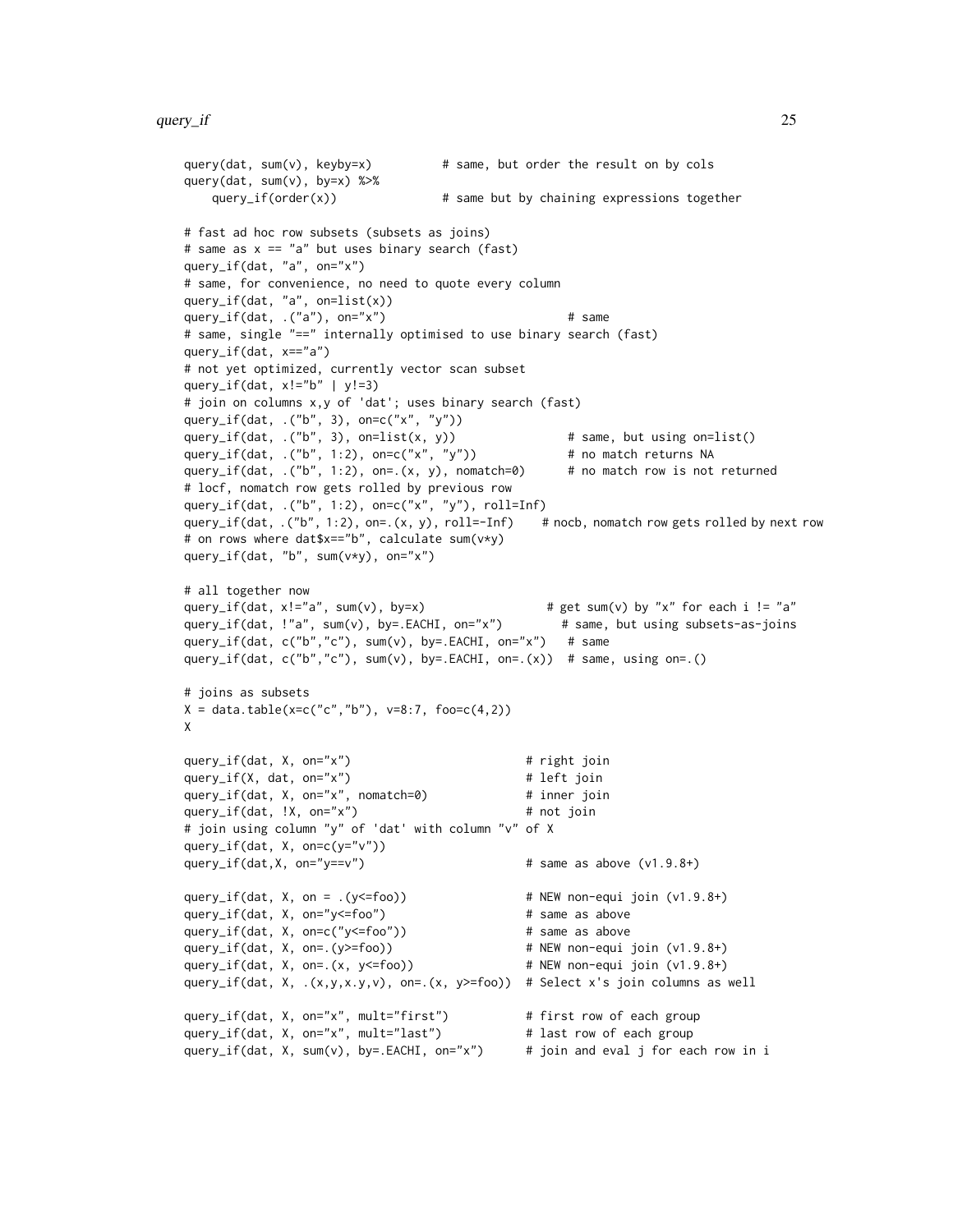```
query_if(dat, X, sum(v)*foo, by=.EACHI, on="x") # join inherited scope
query_if(dat, X, sum(v)*i.v, by=.EACHI, on="x") # 'i,v' refers to X's v column
query_if(dat, X, on=.(x, v>=v), sum(y)*foo, by=.EACHI) # NEW non-equi join with by=.EACHI (v1.9.8+)
# more on special symbols, see also ?"special-symbols"
query_if(dat, .N) # last row
query(dat, .N) \qquad # total number of rows in DT
query(dat, .N, by=x) \qquad # number of rows in each group
query(dat, .SD, .SDcols=x:y) # select columns 'x' and 'y'
query(dat, .SD[1]) # first row of all columns
query(dat, .SD[1], by=x) # first row of 'y' and 'v' for each group in 'x'
query(dat, c(.N, lapply(.SD, sum)), by=x) # get rows *and* sum columns 'v' and 'y' by group
query(dat, .I[1], by=x) # row number in DT corresponding to each group
query(dat, grp := .GRP, by=x) %>% head() # add a group counter column
query(X, query_if(dat, .BY, y, on="x"), by=x) # join within each group
# add/update/delete by reference (see ?assign)
query(dat, z:=42L) %>% head() # add new column by reference
query(dat, z:=NULL) %>% head() # remove column by reference
query_if(dat, "a", v:=42L, on="x") %>% head() # subassign to existing v column by reference
query_if(dat, "b", v2:=84L, on="x") %>% head() # subassign to new column by reference (NA padded)
# NB: postfix [] is shortcut to print()
query(dat, m:=mean(v), by=x)[] # add new column by reference by group
# advanced usage
dat = data.table(x = rep(c("b", "a", "c"), each=3),v=c(1,1,1,2,2,1,1,2,2),
               y=c(1,3,6),
               a=1:9,
               b=9:1)
dat
query(dat, sum(v), by=.(y%%2)) \qquad \qquad # expressions in byquery(dat, sum(v), by=.(bool = y%%2)) # same, using a named list to change by column name
query(dat, .SD[2], by=x) # get 2nd row of each group
query(dat, tail(.SD,2), by=x) # last 2 rows of each group
query(dat, lapply(.SD, sum), by=x) # sum of all (other) columns for each group
query(dat, .SD[which.min(v)], by=x) # nested query by group
query(dat, list(MySum=sum(v),
              MyMin=min(v),
              MyMax=max(v)),
     by=.(x, y%%2)
) # by 2 expressions
query(dat, (a = .(a), b = .(b)), by=x # list columns
query(dat, .(seq = min(a):max(b)), by=x) # j is not limited to just aggregations
query(dat, sum(v), by=x) %>%
   query_if(V1<20) # compound query
query(dat, sum(v), by=x) %>%
   setorder(-V1) %>%
   head() # ordering results
```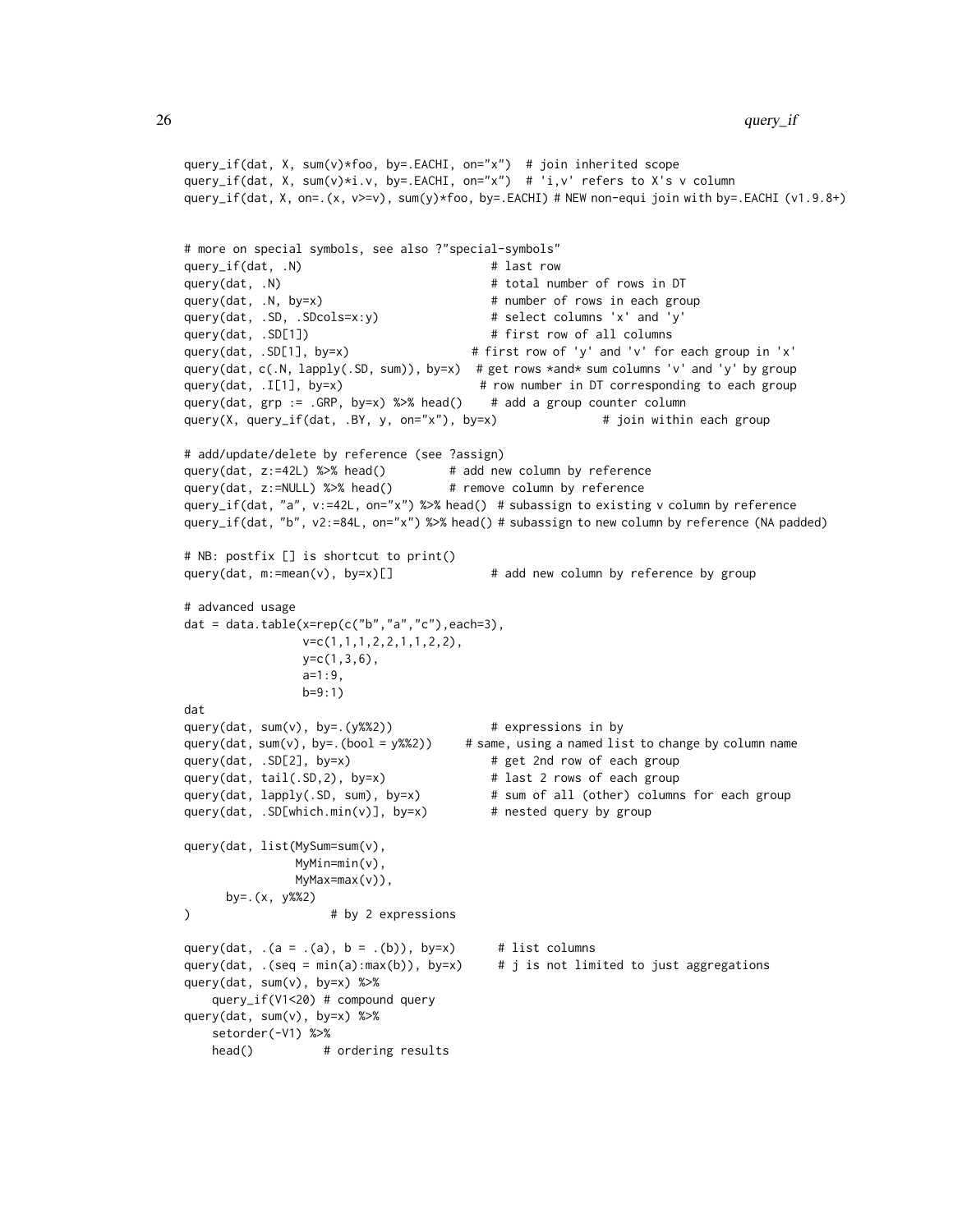```
query(dat, c(N, \text{lephy}(.SD, \text{sum})), by=x) # get number of observations and sum per group
# anonymous lambda in 'j', j accepts any valid
# expression. TO REMEMBER: every element of
# the list becomes a column in result.
query(dat,
      {tmp = mean(y)};(a = a - tmp, b = b - tmp)},
      by=x)
## Not run:
    pdf("new.pdf")
    query(dat, plot(a, b), by=x) # can also plot in 'j'
   dev.off()
## End(Not run)
# using rleid, get max(y) and min of all cols in .SDcols for each consecutive run of 'v'
query(dat,
      c(.(y=max(y)), lapply(.SD, min)),
      by=rleid(v),
      .SDcols=v:b
\overline{\phantom{a}}
```
<span id="page-26-1"></span>text\_expand *Evaluate expressions in curly brackets inside strings*

# Description

text\_expand is simple string interpolation function. It searches in its arguments expressions in curly brackets {expr}, evaluate them and substitute with the result of evaluation. See examples.

#### Usage

```
text_expand(..., delim = c("\\{\langle}", "\\{\rangle}"))
```
# Arguments

| $\cdot$ $\cdot$ $\cdot$ | character vectors                                                                                                                                                                                                                                                                          |
|-------------------------|--------------------------------------------------------------------------------------------------------------------------------------------------------------------------------------------------------------------------------------------------------------------------------------------|
| delim                   | character vector of length 2 - pair of opening and closing delimiters for the<br>templating tags. By default it is curly brackets. Note that delight will be used in<br>the perl-style regular expression so you need to escape special characters, e.g.<br>use "\\{" instead of " $\{$ ". |

#### Value

Vector of characters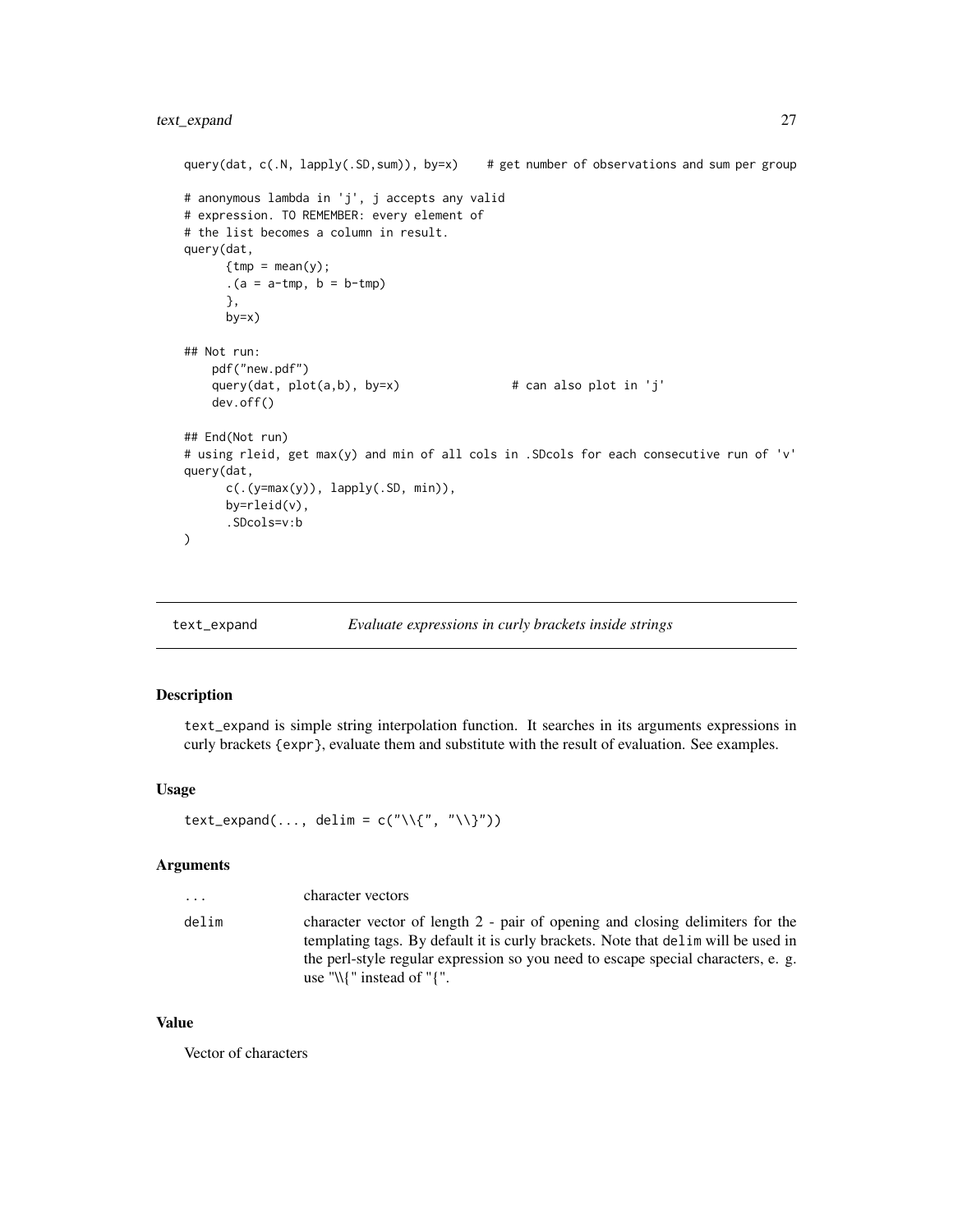#### Examples

```
i = 1:5text_expand("q{i}")
i = 1:3j = 1:3text_expand("q1_{i}_{j}")
data(iris)
text_expand("'iris' has {nrow(iris)} rows.")
```
to\_list *Apply an expression to each element of a list or vector*

### Description

- to\_list always returns a list, each element of which is the result of expression expr on the elements of data. By default, NULL's will be removed from the result. You can change this behavior with skip\_null argument.
- to\_vec is the same as to\_list but tries to convert its result to vector via [unlist.](#page-0-0)
- to\_df and to\_dfr try to combine its results to data.table by rows.
- to\_dfc tries to combine its result to data.table by columns.

Expression can use predefined variables: '.x' is a value of current list element, '.name' is a name of the element and '.index' is sequential number of the element.

# Usage

```
to_list(
  data,
  expr = NULL,
  ...,
  skip\_null = TRUE,
  trace = FALSE,
  trace_step = 1L
)
to_vec(
  data,
  expr = NULL,...,
  skip_null = TRUE,
  trace = FALSE,trace_step = 1L,
```
<span id="page-27-0"></span>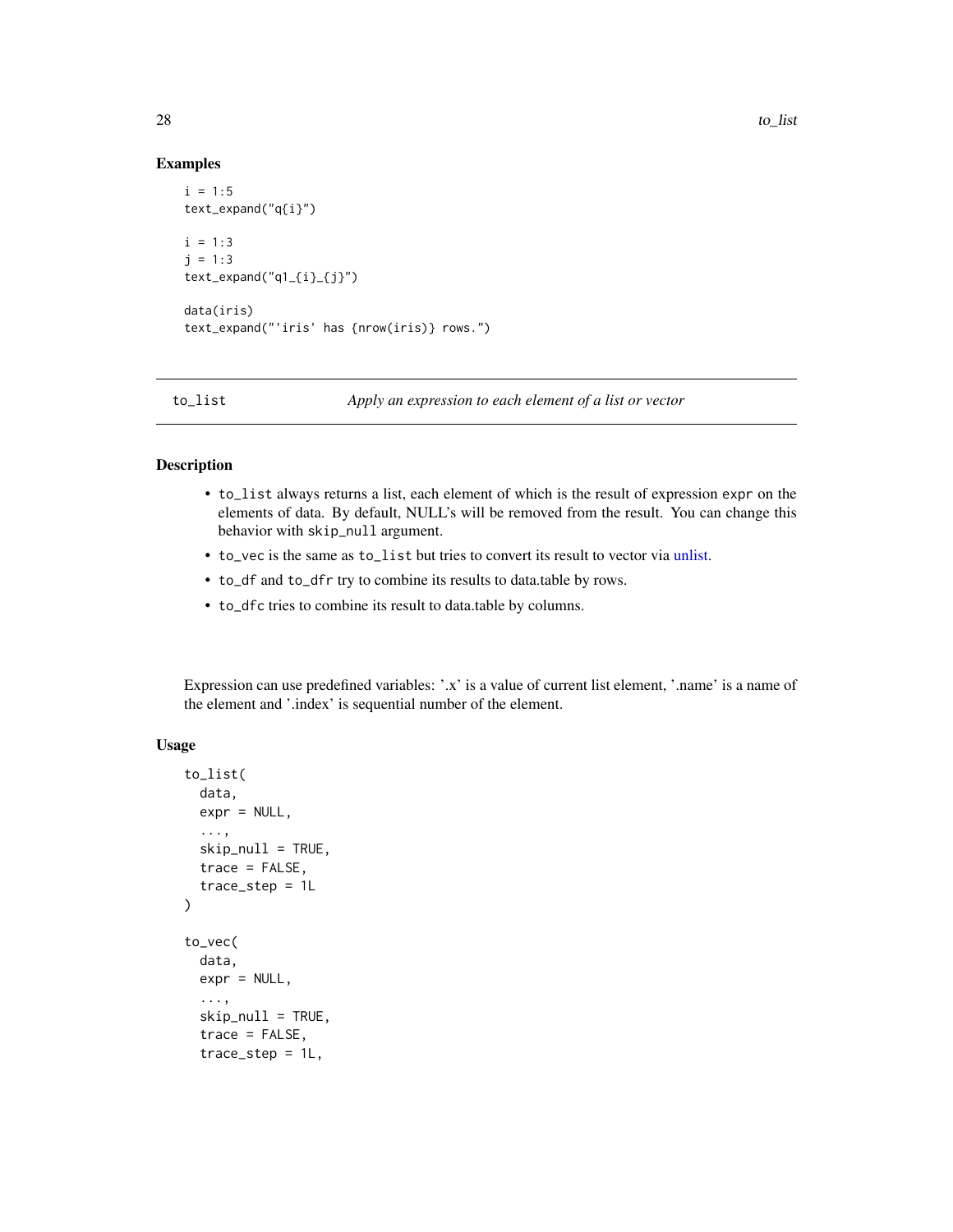```
recursive = TRUE,
  use.names = TRUE
\lambdato_df(
  data,
  expr = NULL,...,
  trace = FALSE,
  trace_step = 1L,
  idvalue = NULL,
  idname = "item_id"
\mathcal{L}to_dfr(
  data,
  expr = NULL,
  ...,
  trace = FALSE,
  trace_step = 1L,
  idvalue = NULL,
  idname = "item_id"
\mathcal{L}
```
 $to_d$ fc(data, expr = NULL, ..., trace = FALSE, trace\_step = 1)

| data       | data.frame/list/vector                                                                                                                                                                                                                            |
|------------|---------------------------------------------------------------------------------------------------------------------------------------------------------------------------------------------------------------------------------------------------|
| expr       | expression or function. Expression can use predefined variables: '.x' is a value<br>of current list element, '.name' is a name of the element and '.index' is sequen-<br>tial number of the element.                                              |
| $\cdots$   | further arguments provided if 'expr' is function.                                                                                                                                                                                                 |
| skip_null  | logical Should we skip NULL's from result? Default is TRUE                                                                                                                                                                                        |
| trace      | FALSE by default. Should we report progress during execution? Possible values<br>are TRUE, FALSE, "pb" (progress bar) or custom expression in 'quote', e. g.<br>'quote(print(.x))'. Expression can contain '.x', '.name', and '.index' variables. |
| trace_step | integer. 1 by default. Step for reporting progress. Ignored if 'trace' argument is<br>equal to FALSE.                                                                                                                                             |
| recursive  | logical. Should unlisting be applied to list components of x? For details see<br>unlist.                                                                                                                                                          |
| use.names  | logical. TRUE by default. Should names of source list be preserved? Setting<br>it to FALSE in some cases can greatly increase performance. For details see<br>unlist.                                                                             |
| idvalue    | expression for calculation id column. Usually it is just unquoted symbols: one<br>of the '.name', '.index' or '.x'.                                                                                                                               |
| idname     | character, 'item_id' by default. Name for the id column.                                                                                                                                                                                          |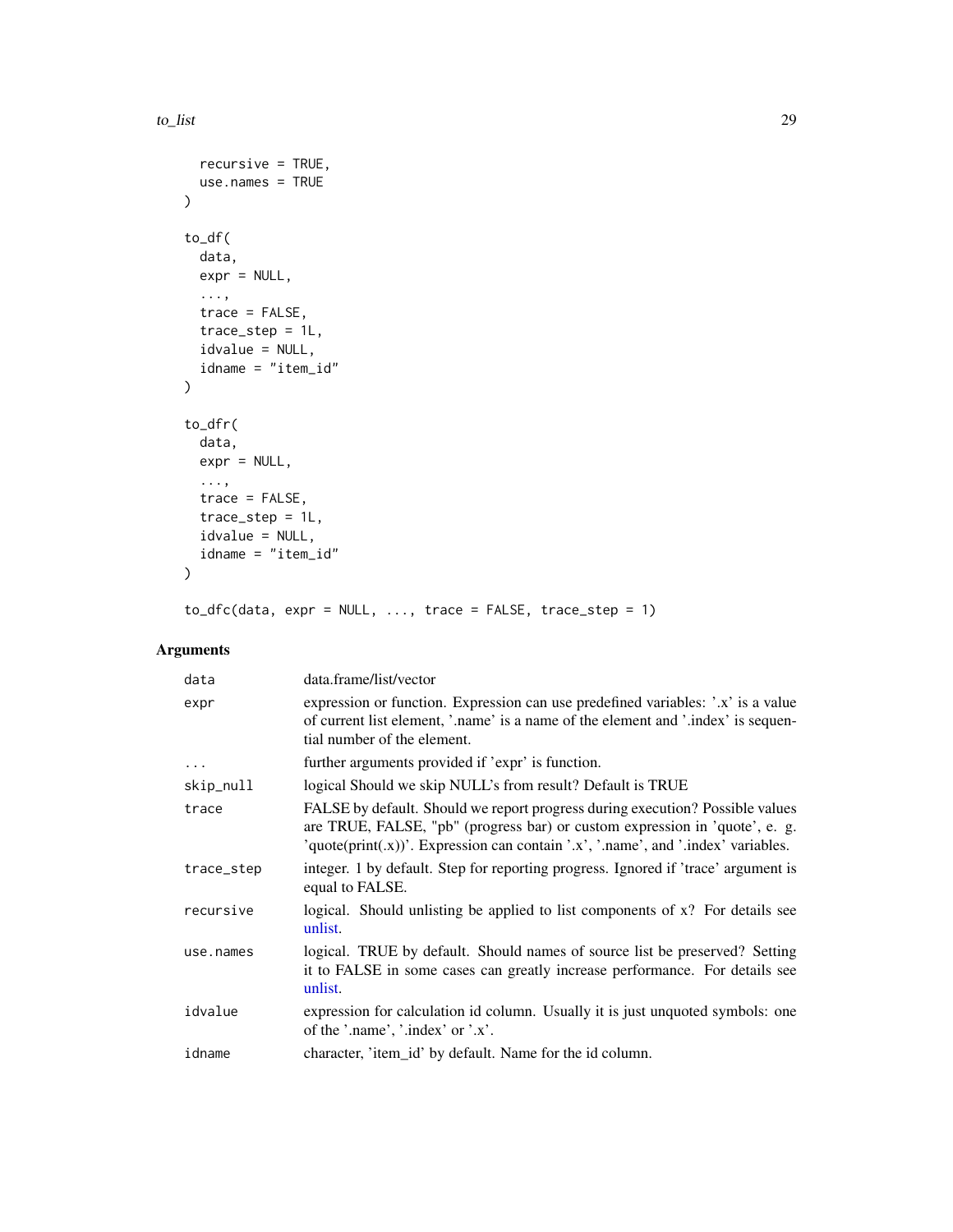# Value

'to\_list' returns list, 'to\_vec' tries to return vector and other functions return data.table

```
1:5 %>%
   toList(rnorm(n = 3, .x))
# or in 'lapply' style
1:5 %>%
    tolist(rnorm, n = 3) %>%
    to_vec(mean)
# or use an anonymous function
1:5 %>%
    to_list(function(x) rnorm(3, x))
# Use to_vec() to reduce output to a vector instead
# of a list:
# filtering - return only even numbers
to_vec(1:10, if(.x % 2 == 0) .x)
# filtering - calculate mean only on the numeric columns
to_vec(iris, if(is.numeric(.x)) mean(.x))
# mean for numerics, number of distincts for others
to_vec(iris, if(is.numeric(.x)) mean(.x) else uniqueN(.x))
# means for Sepal
to_vec(iris, if(startsWith(.name, "Sepal")) mean(.x))
# A more realistic example: split a data frame into pieces, fit a
# model to each piece, summarise and extract R^2
mtcars %>%
    split(.$cyl) %>%
    tolist(summary(lm(mpg ~ wt, data = .x))) %>%
    to_vec(.x$r.squared)
# If each element of the output is a data frame, use
# to_df to row-bind them together:
mtcars %>%
    split(.$cyl) %>%
    tolist(lm(mpg ~ wt, data = .x)) %>%
    to_d f(c(cyl = .name, coef(.x)))## Not run:
# read all csv files in "data" to data.frame
all_files = dir("data", pattern = "csv$", full.names = TRUE) %>%
    to_df(fread,
         idvalue = basename(.x),
         idname = "filename",
         trace = "pb"
```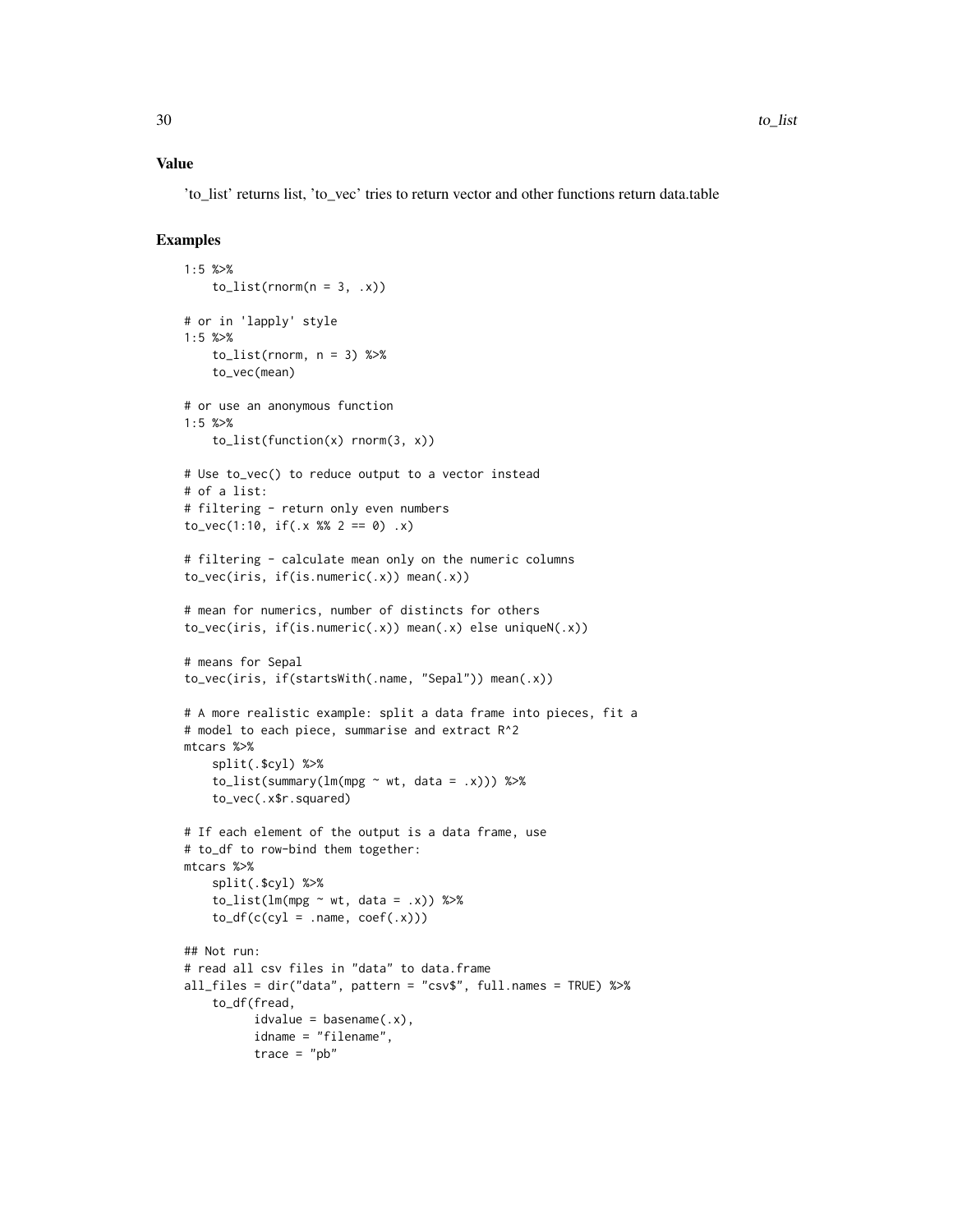#### <span id="page-30-0"></span>to\_long 31

 $\overline{\phantom{a}}$ 

## End(Not run)

# to\_long *Convert data to long or to wide form*

# Description

to\_long increases number of rows in the dataset and reduce number of columns. to\_wide makes invert transformation. You can use [cols](#page-2-1) for selecting variables in the arguments. See examples.

# Usage

```
to_long(
  data,
  columns = NULL,
  keep = NULL,names_in = "variable",
  values_in = "value",
  drop_na = FALSE,
  names_factor = TRUE,
  value_factor = FALSE,
  ...
\overline{\phantom{a}}to_wide(
  data,
  keep = NULL,
  names_in = variable,
  values_in = value,
  fun = identity,
  sep = "",
  fill = NA,missing_comb = c("none", "rows", "columns", "all"),
  ...
\mathcal{L}
```

| data    | A data frame to convert                                                                                                                                                                       |
|---------|-----------------------------------------------------------------------------------------------------------------------------------------------------------------------------------------------|
| columns | unquoted names of variables for stacking. When missing, we will stack all<br>columns outside keep columns.                                                                                    |
| keep    | unquoted names of columns which will be kept as is, e. g. only recycled or<br>deduplicated. If missing, it is all columns except stacked or unstacked. If FALSE<br>then nothing will be kept. |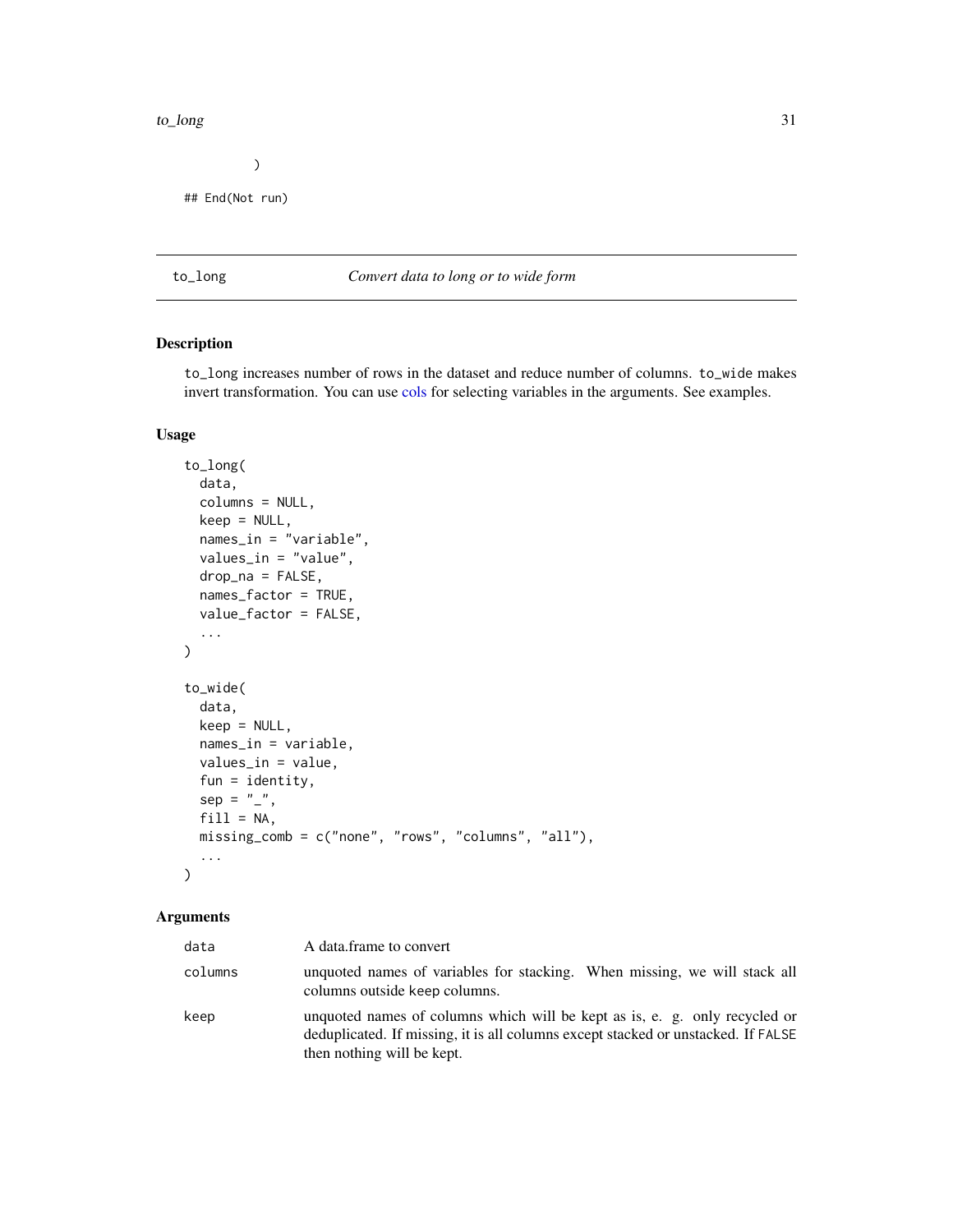| $names_in$   | name of the stacked variable names column. The default name is 'variable'. It is<br>quoted in the to_long and unquoted in to_wide. If FALSE in the to_wide than<br>nothing will be widening.                                                                                          |
|--------------|---------------------------------------------------------------------------------------------------------------------------------------------------------------------------------------------------------------------------------------------------------------------------------------|
| values_in    | name(-s) of the stacked data values column(s). The default name is 'value'.<br>Multiple names can be provided here for the case when columns is a list, though<br>note well that the names provided in columns take precedence. It is quoted in<br>the to_long and unqoted in to_wide |
| drop_na      | If TRUE, NA values will be removed from the stacked data.                                                                                                                                                                                                                             |
| names_factor | If TRUE, the column with names will be converted to factor, else it will be a<br>character column. TRUE by default.                                                                                                                                                                   |
| value_factor | If TRUE, the value column will be converted to factor, else the stacked values<br>type is left unchanged. FALSE by default.                                                                                                                                                           |
| $\cdots$     | other arguments passed to data.table::melt/data.table::dcast                                                                                                                                                                                                                          |
| fun          | Should the data be aggregated before casting? By default, it is identity - no<br>aggregation. To use multiple aggregation functions, pass a list; see Examples.                                                                                                                       |
| sep          | Character vector of length 1, indicating the separating character in variable<br>names generated during casting. Default is "_".                                                                                                                                                      |
| fill         | Value with which to fill missing cells. NA by default. If fun is present, takes the<br>value by applying the function on a 0-length vector.                                                                                                                                           |
| missing_comb | One of "none" (the default), "rows" - include missing combinations in rows,<br>"columns" - include missing combinations in columns, and "all" include all<br>missing combinations.                                                                                                    |
|              |                                                                                                                                                                                                                                                                                       |

# Value

data.table in the wide or long form.

```
data(iris)
# 'to_long'
long_iris = iris %>%
    to_long(keep = Species)
long_iris
iris_with_stat = long_iris %>%
    take(mean = mean(value),
        sd = sd(value),
        n = .N*1.0,
        by = .(Species, variable)
    ) %>%
    to_long(columns = c(mean, sd, n), names_in = "stat")
# 'to_wide' - table with multiple stats
iris_with_stat %>%
```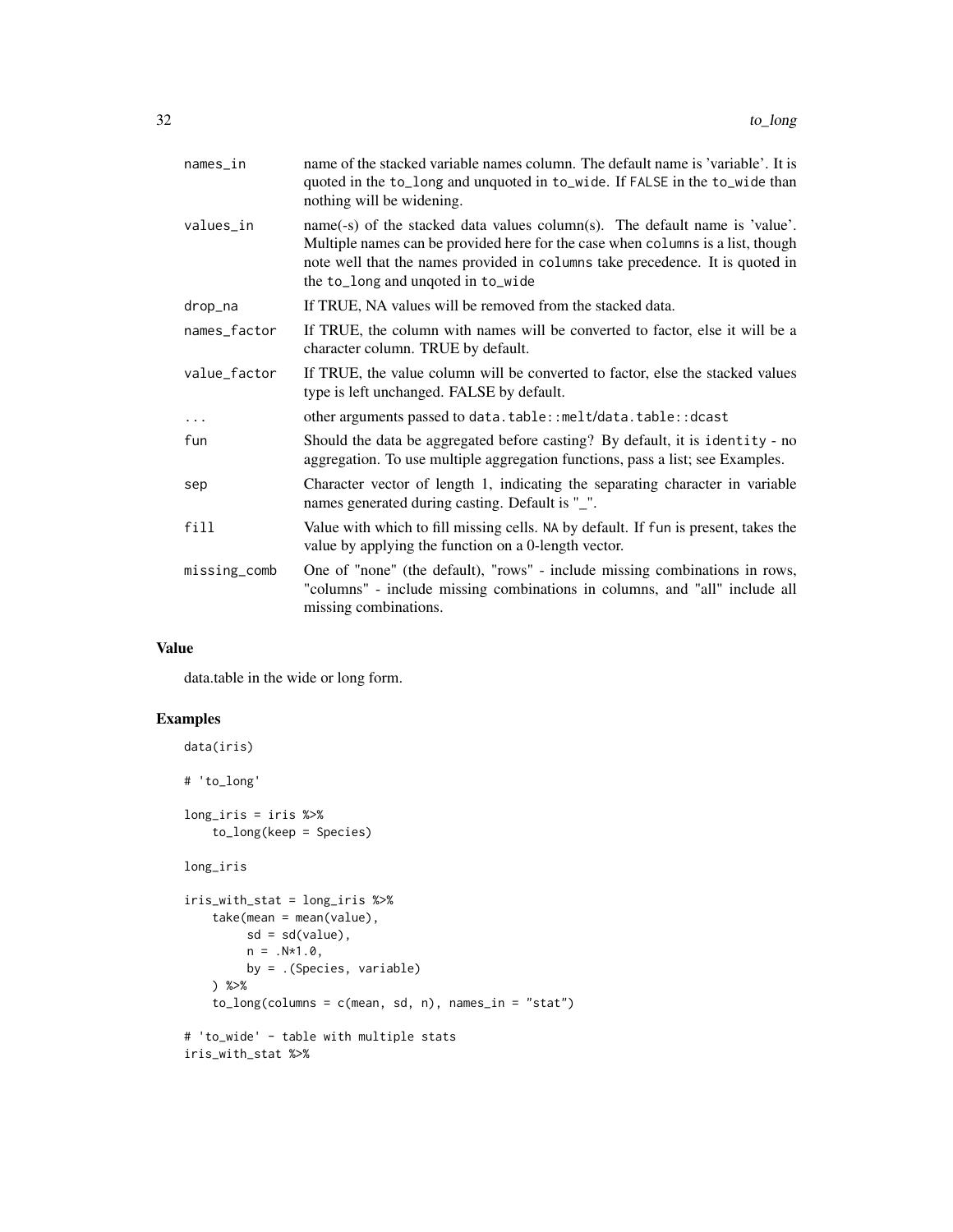#### to\_long 33

to\_wide()

```
iris_with_stat %>%
    to_wide(names_in = c(variable, stat))
iris_with_stat %>%
    to_wide(names_in = c(variable, Species))
# 'to_wide' - aggregation function
long_iris %>%
    to_wide(fun = list(Mean = mean, SD = sd, N = length))# multiple variables
iris %>%
    to_long(list(Sepal = cols("^Sepal"), Petal = cols("^Petal"))) %>%
    let(
        variable = factor(variable, levels = 1:2, labels = c("Length", "Width"))
    ) %>%
    to_wide(values_in = c(Sepal, Petal))
# '%to%' selector - example from tidyr::pivot_longer
data(anscombe)
anscombe %>%
    to_long(
       list(x = x1 % to % x4, y = y1 % to % y4),names_in = "set"
    )
######################################
## Examples from data.table melt/dcast
######################################
set.seed(45)
DT = data.title(i_{-1} = c(1:5, NA)*1.0,i_{-2} = c(NA, 6, 7, 8, 9, 10)*1.0,f_1 = factor(sample(c(leftters[1:3], NA), 6, TRUE)),f_2 = factor(c("z", "a", "x", "c", "x", "x"), ordered=TRUE),
   c_1 = sample(c(letters[1:3], NA), 6, TRUE),
   d_1 = as.Date(c(1:3, NA, 4:5), origin="2013-09-01''),
   d_2 = as.Date(6:1, origin="2012-01-01")
\lambda# id, values as character/integer/numeric vectors
to\_long(DT, f_1, keep = 1:2)to_{log(DT, f_1, keep = c(i_1, i_2))to_{log(DT, f_1, keep = i_1 % to _i = 2)to\_long(DT, f_1, keep = cols(i_1:i_2), names_factor = FALSE)to_{log(DT, f_1, keep = cols("i_{1:1:2})")to\_long(DT, f_1, keep = cols("i_2")
```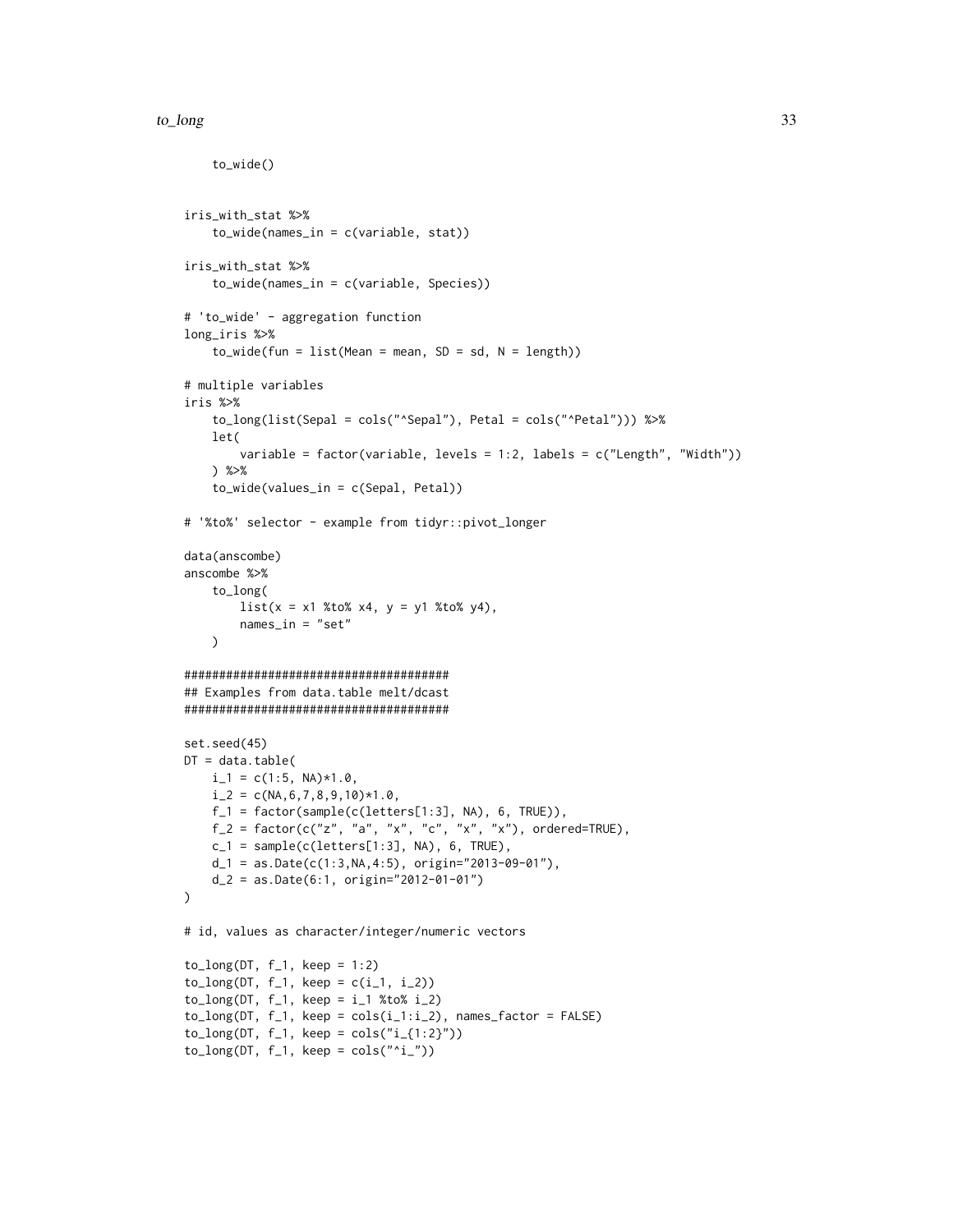```
to_{log(DT, f_1, keep = cols("i_"), names_in = "var", values_in = "val")col\_var = "^ito\_long(DT, 3, keep = cols,col\_var))to\_long(DT, cols("`f_"), keep = cols("`i_"), value_factor = TRUE)
to_long(mtcars)
to_long(mtcars, keep = am)
to_long(mtcars, columns = c(am, vs, mpg))
to\_long(mtcars, columns = c(am, vs, mpg), keep = FALSE)to\_long(DT, keep = f_1, columns = c(i_1, i_2), drop\_na = TRUE)to_long(DT, keep=1:2, columns = list(cols("^f_"), cols("^d_")), value_factor=TRUE)
data("ChickWeight")
names(ChickWeight) = tolower(names(ChickWeight))
DT = to_long(ChickWeight, keep=2:4)
to_wide(DT, keep = time, fun = mean)
to_wide(DT, keep = FALSE, fun = mean)
to_wide(DT, keep = diet, fun = mean)
to_wide(DT, keep = c(diet, chick), names_in = time, missing_comb = "all")
to_wide(DT, keep = c(diet, chick), names_in = time, missing_comb = "all", fill = 0)
to_wide(DT, chick, time, fun = mean)
# using FALSE
DT = data.title(v1 = rep(1:2, each = 6),v2 = rep(rep(1:3, 2), each = 2),v3 = rep(1:2, 6),v4 = rnorm(6)## for each combination of (v1, v2), add up all values of v4
to_wide(DT,
        cols("^v(1|2)"),
       names_in = FALSE,
       values_in = v4,
        fun = sum
)
# multiple values_in and multiple fun
DT = data.table(x=sample(5,20,TRUE),
                y=sample(2,20,TRUE),
                z=sample(letters[1:2], 20,TRUE),
                d1 = runif(20),
                d2=1L)
# multiple values_in
to_wide(DT,
       keep = c(x, y),
        names_in = z,
        values_in = c(d1, d2),
```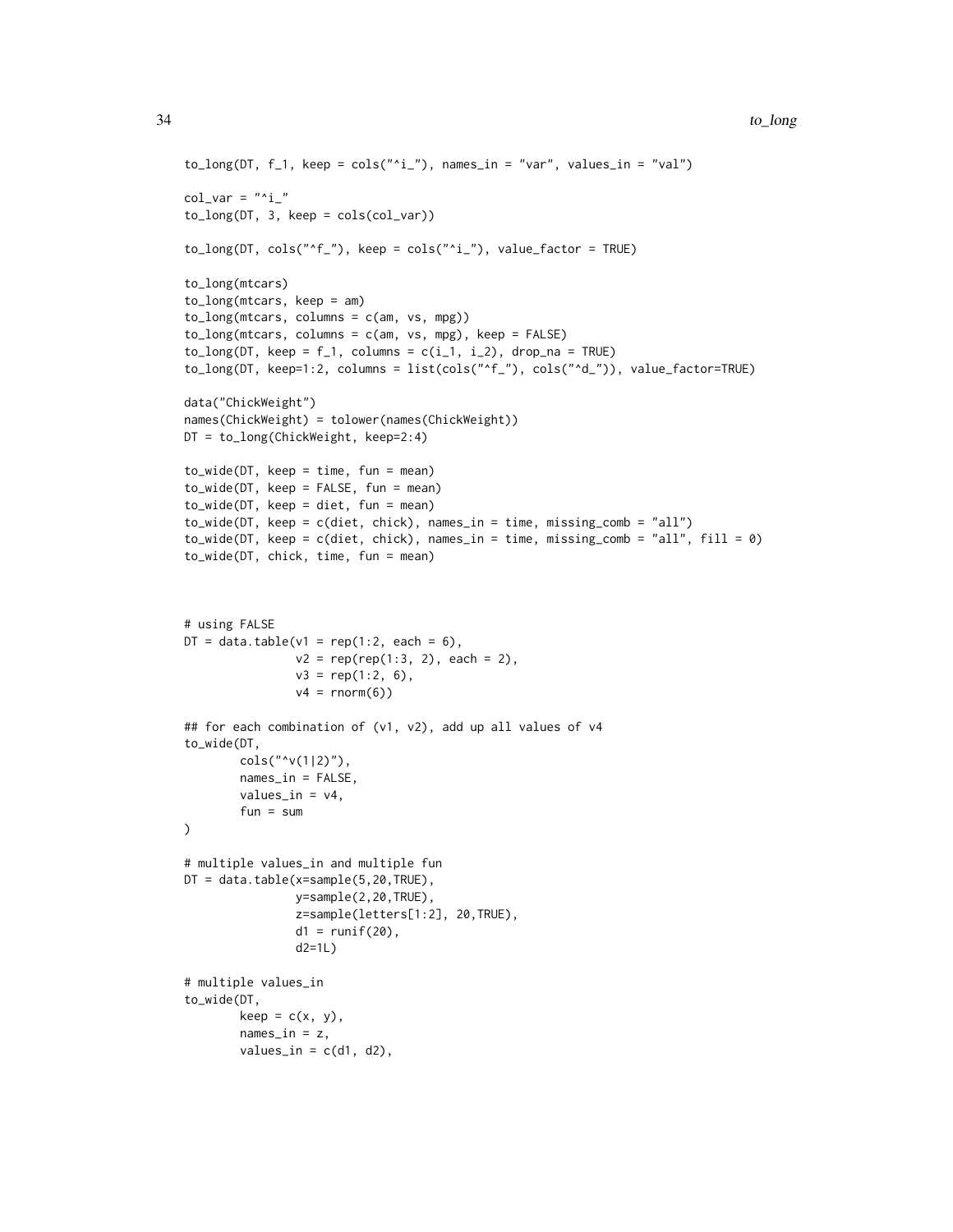#### <span id="page-34-0"></span>vlookup 35

```
fun = sum,fill = 0)# multiple funs
to_wide(DT,
        keep = c(x, y),
        names_in = z,
        values_in = d1,
        fun = list(sum = sum, mean = mean),
        fill = NULL)# multiple fun and values_in (all combinations)
to_wide(DT,
        keep = c(x, y),
        names_in = z,
        values_in = c(d1, d2),fun = list(sum = sum, mean = mean)
\mathcal{L}# multiple fun and values_in (one-to-one)
to_wide(DT,
        keep = c(x, y),
        names_in = z,
        values_in = list(d1, d2),
        fun = list(sum = sum, mean = mean)
)
```
vlookup *Look up values in dictionary.*

### Description

vlookup function is inspired by VLOOKUP spreadsheet function. It looks for a lookup\_value in the lookup\_column of the dict, and then returns values in the same rows from result\_column. xlookup is simplified version of vlookup. It searches for a lookup\_value in the lookup\_vector and return values in the same position from the result\_vector.

#### Usage

```
vlookup(
  lookup_value,
  dict,
  result_column = 2,
  lookup_column = 1,
  no_match = NA
)
```
xlookup(lookup\_value, lookup\_vector, result\_vector, no\_match = NA)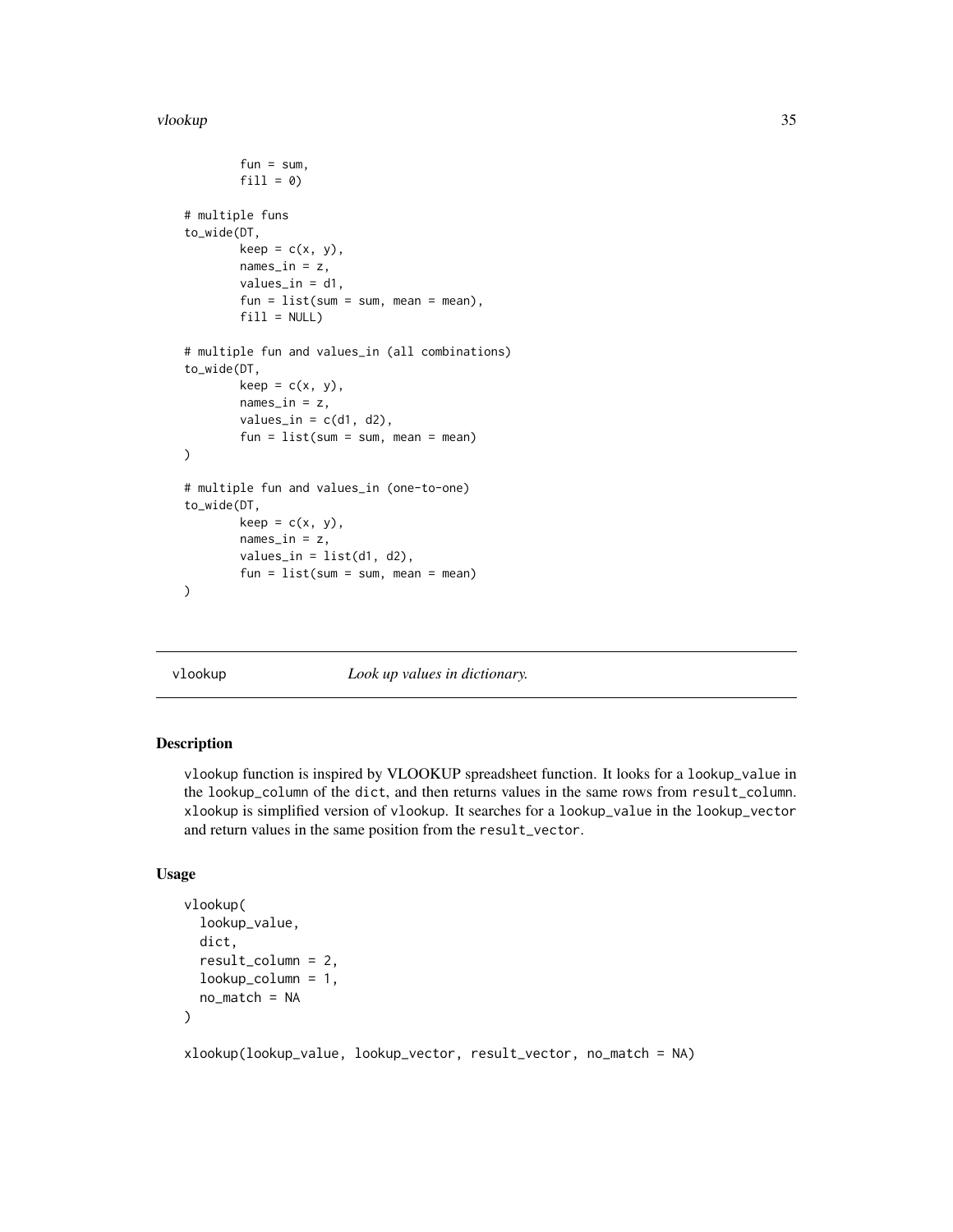36 vlookup

#### **Arguments**

| lookup_value  | Vector of looked up values                                                                                                                                                                        |
|---------------|---------------------------------------------------------------------------------------------------------------------------------------------------------------------------------------------------|
| dict          | data.frame. Dictionary.                                                                                                                                                                           |
| result_column | numeric or character. Resulting columns in the dict. Default value for result_column<br>is 2 - for frequent case of dictionary with keys in the first column and results in<br>the second column. |
| lookup_column | Column of dict in which lookup value will be searched. By default, it is the<br>first column of the dict.                                                                                         |
| no_match      | vector of length one. NA by default. Where a valid match is not found, return<br>the 'no_match' value you supply.                                                                                 |
| lookup_vector | vector in which 'lookup_value' will be searched during 'xlookup'.                                                                                                                                 |
| result_vector | vector with resulting values for 'xlookup'.                                                                                                                                                       |

#### Value

xlookup always return vector, vlookup returns vector if the result\_column is single value. In the opposite case data.frame will be returned.

```
# with data.frame
dict = data.frame(num=1:26, small=letters, cap=LETTERS)
vlookup(1:3, dict)
vlookup(c(45,1:3,58), dict, result_column='cap')
vlookup(c(45,1:3,58), dict, result_column='cap', no_match = "Not found")
# the same with xlookup
xlookup(1:3, dict$num, dict$small)
xlookup(c(45,1:3,58), dict$num, dict$cap)
xlookup(c(45,1:3,58), dict$num, dict$cap, no_match = "Not found")
# example from base 'merge'
authors = data.table(
    surname = c("Tukey", "Venables", "Tierney", "Ripley", "McNeil"),
   nationality = c("US", "Australia", "US", "UK", "Australia"),
    deceased = c("yes", rep("no", 4))\mathcal{L}books = data.table(
    surname = c("Tukey", "Venables", "Tierney",
                "Ripley", "Ripley", "McNeil", "R Core"),
    title = c("Exploratory Data Analysis",
              "Modern Applied Statistics ...",
              "LISP-STAT",
              "Spatial Statistics", "Stochastic Simulation",
              "Interactive Data Analysis",
              "An Introduction to R")
)
```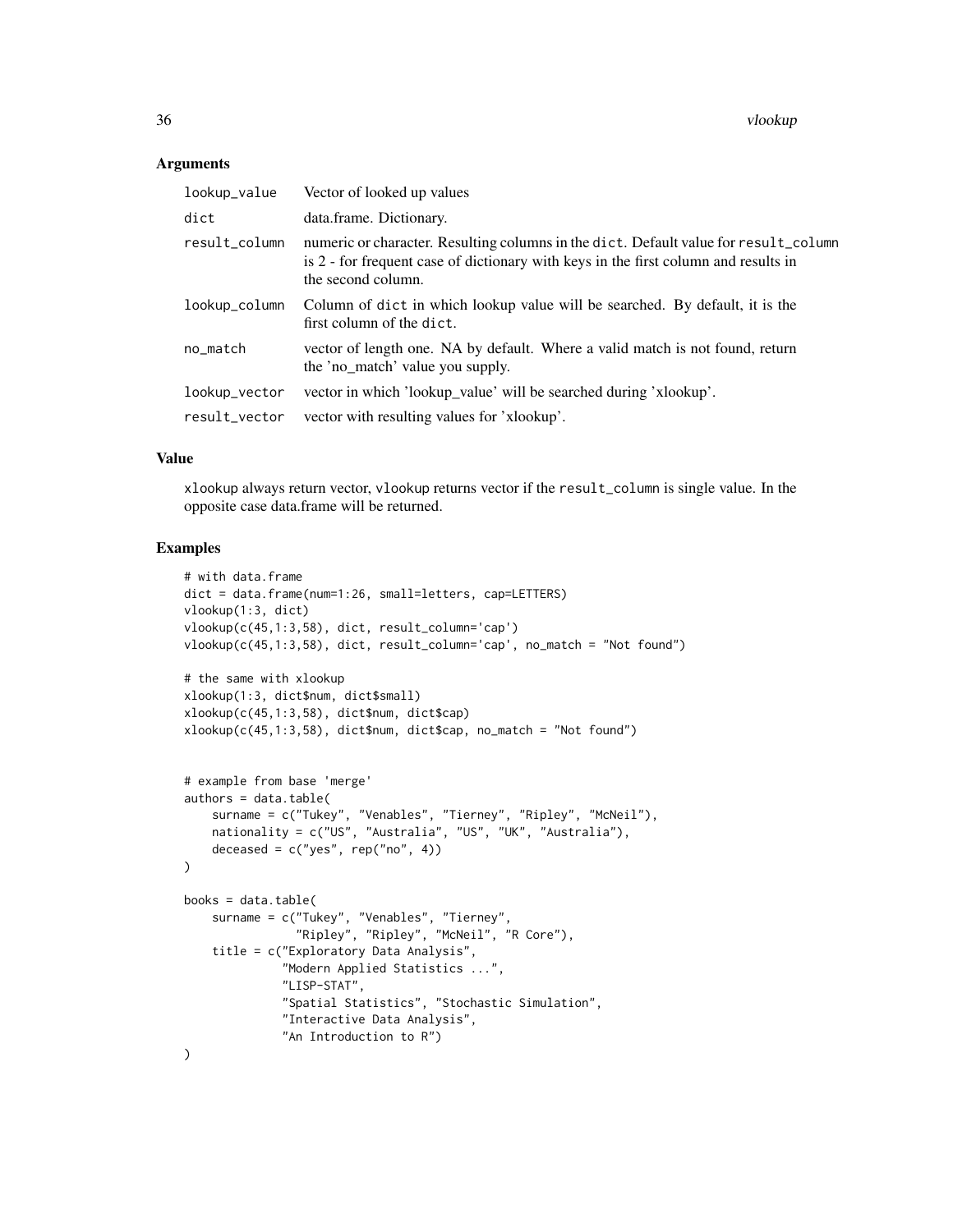```
let(books,
     c("author_nationality", "author_deceased") := vlookup(surname,
            dict = authors,
             result_column = 2:3
        )
)[]
# Just for fun. Examples borrowed from Microsoft Excel.
# It is not the R way of doing things.
# Example 2
ex2 = fread("Item_ID Item Cost Markup
   ST-340 Stroller 145.67 0.30
   BI-567 Bib 3.56 0.40
   DI-328 Diapers 21.45 0.35
   WI-989 Wipes 5.12 0.40
   AS-469 Aspirator 2.56 0.45
")
# Calculates the retail price of diapers by adding the markup percentage to the cost.
vlookup("DI-328", ex2, 3) * (1 + vlookup("DI-328", ex2, 4)) # 28.9575
# Calculates the sale price of wipes by subtracting a specified discount from
# the retail price.
(vlookup("WI-989", ex2, "Cost") * (1 + vlookup("WI-989", ex2, "Markup"))) * (1 - 0.2) # 5.7344
A2 = ex2[["Item_ID"]][1]
A3 = ex2[["Item_ID"]][2]
# If the cost of an item is greater than or equal to $20.00, displays the string
# "Markup is nn%"; otherwise, displays the string "Cost is under $20.00".
ifelse(vlookup(A2, ex2, "Cost") >= 20,paste0("Markup is " , 100 * vlookup(A2, ex2, "Markup"),"%"),
       "Cost is under $20.00") # Markup is 30%
# If the cost of an item is greater than or equal to $20.00, displays the string
# Markup is nn%"; otherwise, displays the string "Cost is $n.nn".
ifelse(vlookup(A3, ex2, "Cost") >= 20,
       paste0("Markup is: " , 100 * vlookup(A3, ex2, "Markup") , "%"),
       paste0("Cost is $", vlookup(A3, ex2, "Cost"))) #Cost is $3.56
# Example 3
ex3 = fread('ID Last_name First_name Title Birth_date
    1 Davis Sara "Sales Rep." 12/8/1968
    2 Fontana Olivier "V.P. of Sales" 2/19/1952
    3 Leal Karina "Sales Rep." 8/30/1963
```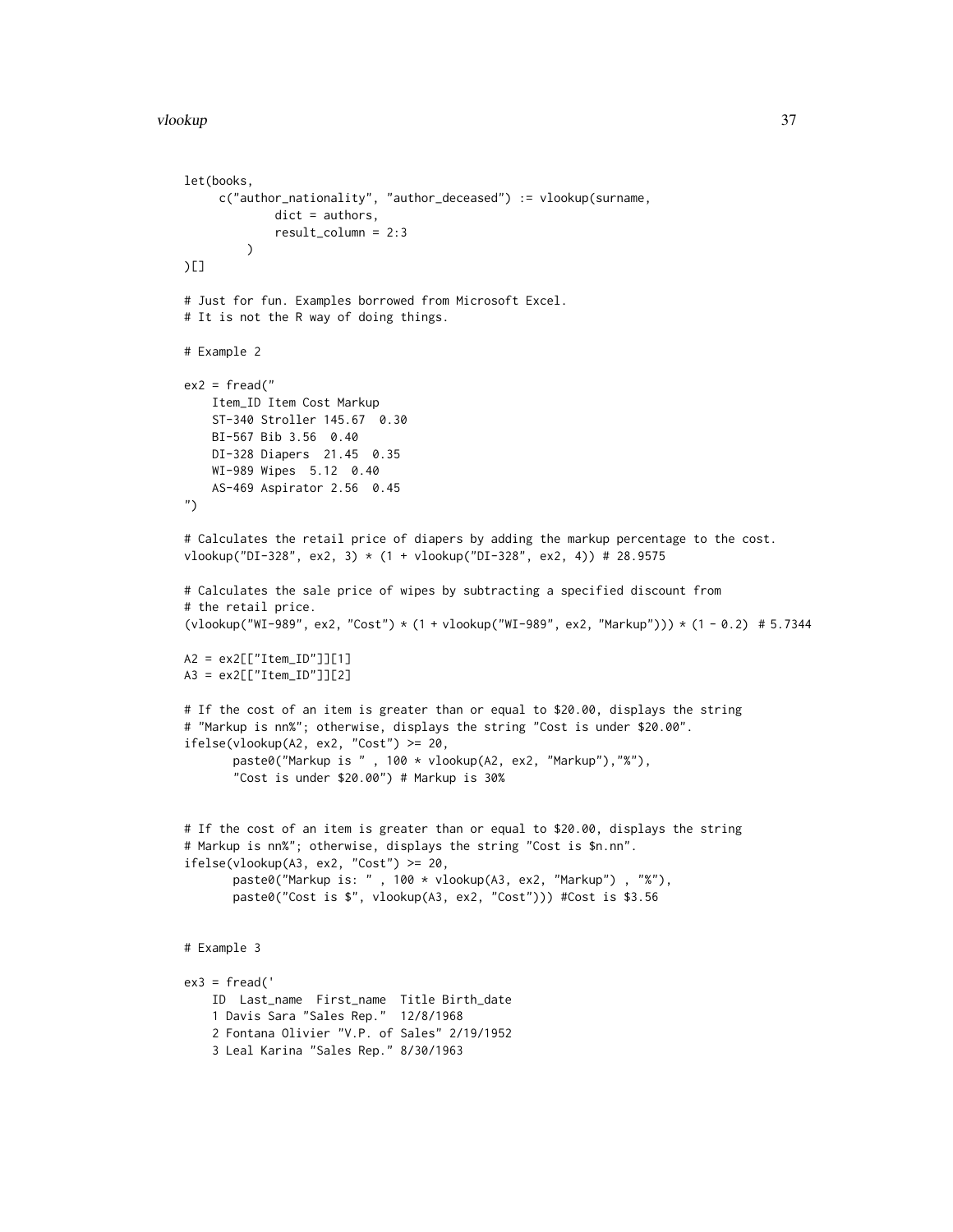```
4 Patten Michael "Sales Rep." 9/19/1958
   5 Burke Brian "Sales Mgr." 3/4/1955
   6 Sousa Luis "Sales Rep." 7/2/1963
')
# If there is an employee with an ID of 5, displays the employee's last name;
# otherwise, displays the message "Employee not found".
vlookup(5, ex3, "Last_name", no_match = "Employee not found") # Burke
# Many employees
vlookup(1:10, ex3, "Last_name", no_match = "Employee not found")
# For the employee with an ID of 4, concatenates the values of three cells into
# a complete sentence.
paste0(vlookup(4, ex3, "First_name"), " ",
      vlookup(4, ex3, "Last_name"), " is a ",
       vlookup(4, ex3, "Title")) # Michael Patten is a Sales Rep.
```